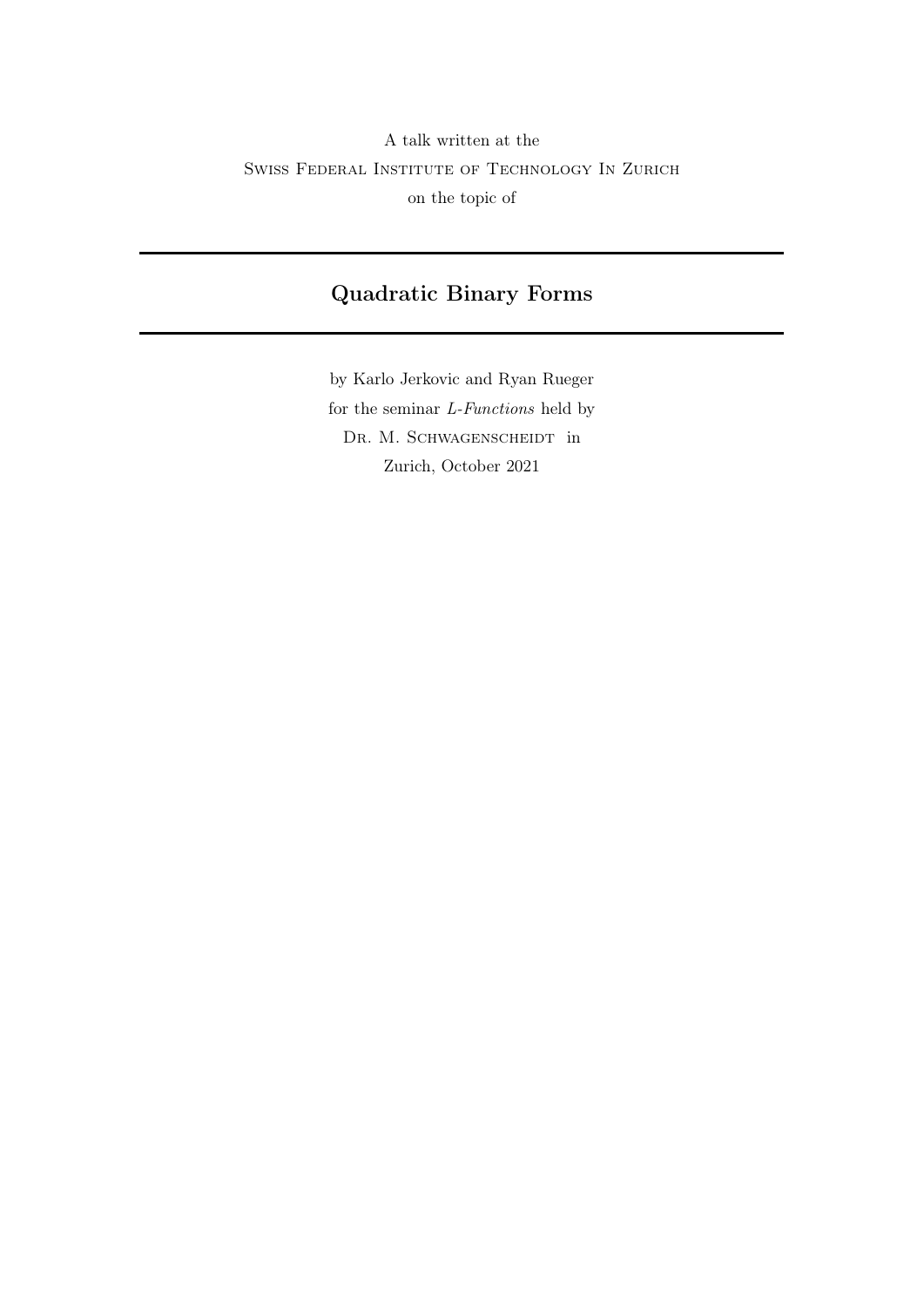### 1 Initial definitions

#### (Presented and written by Karlo)

Quadratic forms might at first glance not have much in common with L-functions, however historically Dirichlet defined Dirichlet series and characters to analyse quadratic forms and to calculate their so called class numbers. The theory of binary quadratic forms and the calculation of their class number through Dirichlet series will be the subject of this talk.

Definition 1.1 (Binary Quadratic Form). A binary quadratic form is a quadratic homogeneous polynomial in two variables

$$
f(x, y) = ax^2 + bxy + cy^2
$$
 (1.1)

For our purposes, we will assume that the coefficients  $a, b, c$  are integers.

An important example of a binary quadratic form is the "Pell equation"

<span id="page-1-0"></span>
$$
t^2 - Du^2 = 4 \tag{1.2}
$$

It has been shown that this equation has non-trivial integer solutions for  $D > 0$  as long as  $D$  is not a square. This is however only one binary quadratic form of many. One might ask for integer solutions  $(x, y)$  for any binary quadratic form f and integer n such that  $f(x, y) = n$ . To that end we can introduce a definition of equivalence among binary quadratic forms.

**Definition 1.2** (Equivalence). Two binary quadratic forms  $f$  and  $f'$  are equivalent if there exists<sup>[1](#page-0-0)</sup>  $(\alpha, \beta; \gamma, \delta)$  such that for

$$
\begin{pmatrix} x' \\ y' \end{pmatrix} = \begin{pmatrix} \alpha & \beta \\ \gamma & \delta \end{pmatrix} \begin{pmatrix} x \\ y \end{pmatrix}
$$
 (1.3)

it holds  $f'(x, y) = f(x', y')$ . The coefficients of f' are

$$
a' = a\alpha^2 + b\alpha\gamma + c\gamma^2\tag{1.4}
$$

$$
b' = 2a\alpha\beta + b(\alpha\delta + \beta\gamma) + 2c\gamma\delta
$$
\n(1.5)

$$
c' = a\beta^2 + b\beta\delta + c\delta^2\tag{1.6}
$$

<sup>&</sup>lt;sup>1</sup>Using the usual inline-matrix notation, where commas indicate the next column, and semicolons the next row starting at the top left.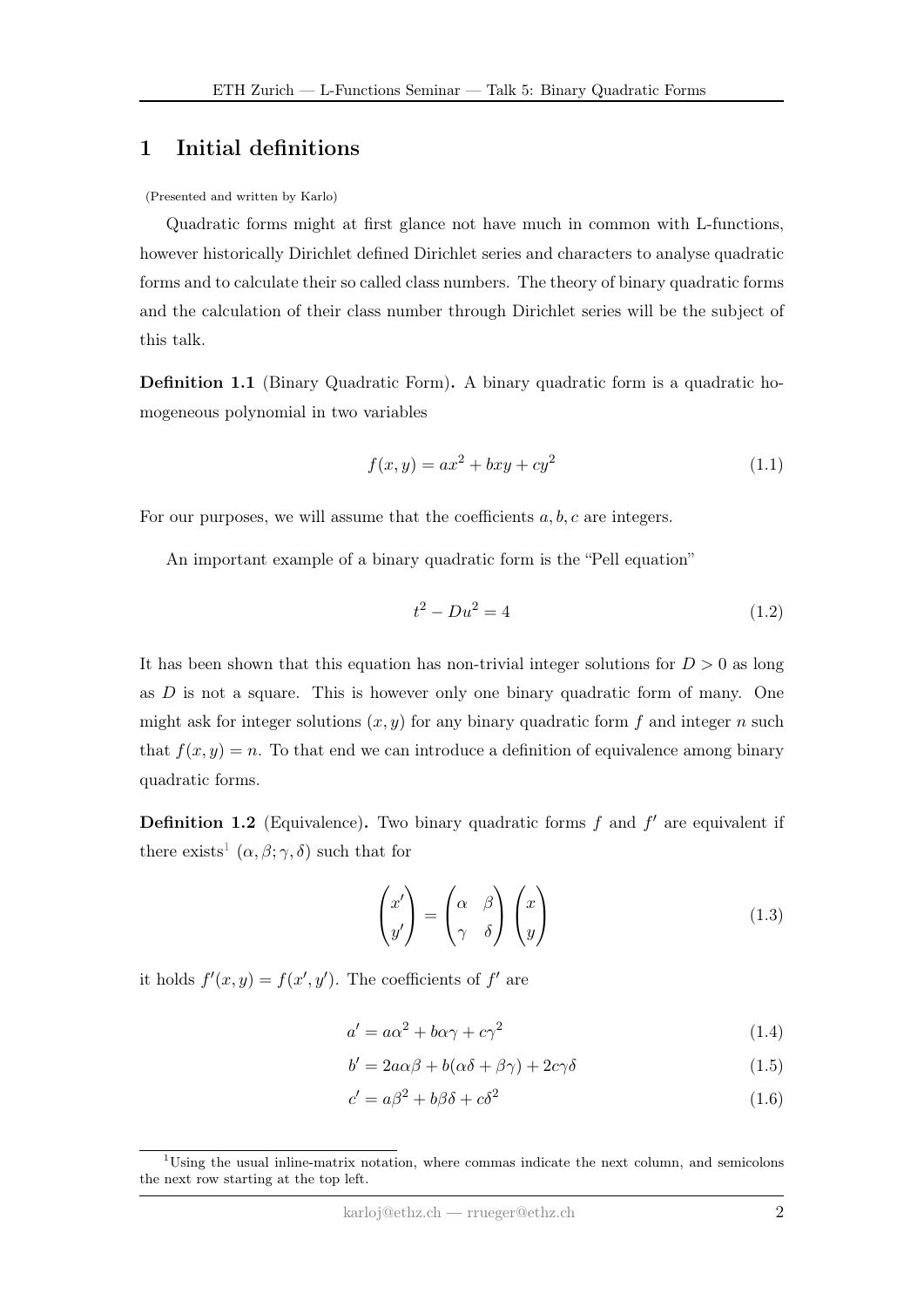This definition of equivalence allows us to automatically find the solutions of  $f'$  if we already know them for  $f$ . This relation definitely helps the pursuit of integer solutions of binary quadratic forms.

Now one might ask whether this relation is an equivalence relation? The answer is "Yes". The properties of  $SL_2(\mathbb{Z})$  as a group directly imply the properties of an equivalence relation. The existence of the identity matrix in  $SL_2(\mathbb{Z})$  implies reflectivity, the existence of the inverse element implies symmetry and the closure implies transitivity. With this definition of equivalence being an equivalence relation, we can take a look at the equivalence classes of  $f$ .

A simple fact (that is tedious to prove) is that the discriminant  $D = b^2 - 4ac$  of a binary quadratic equation is invariant under transformations of matrices in  $SL_2(\mathbb{Z})$ . This allows us to look at equivalence classes of  $f$  through their discriminant  $D$ . This might lead some to believe that there are infinitely many equivalence classes. However for that to work, we must first check whether there exists for any given integer discriminant D a binary quadratic form f. It turns out that for integers  $D = 0 \pmod{4}$  or  $D = 1$ (mod 4) there is always the binary quadratic form

$$
f(x,y) = \begin{cases} x^2 - \frac{D}{4}y^2, & \text{if } D = 0 \pmod{4} \\ x^2 + xy + \frac{1 - D}{4}y^2, & \text{if } D = 1 \pmod{4} \end{cases}
$$
 (1.7)

As for  $D = 2 \pmod{4}$  and  $D = 3 \pmod{4}$  there are no valid integer coefficients  $a, b, c$  that would satisfy these conditions - the proof is a fun little exercise. So there are indeed infinitely many equivalence classes, which is a bit unfortunate. We can however narrow the scope of this problem and only look at equivalence classes of binary quadratic forms f with a set discriminant D.

#### 2 Counting equivalence classes

<span id="page-2-1"></span>**Theorem 2.1.** Let  $D \in \mathbb{Z}$  not a square. Then there exist at most finitely many equivalence classes of binary quadratic forms with discriminant D.

Proof. There are two claims that together prove the theorem.

(i) (Claim 1) Every binary quadratic form  $f(x,y) = ax^2 + bxy + cy^2$  is equivalent to a binary quadratic form  $f'(x, y) = a'x^2 + b'xy + c'y^2$  such that

<span id="page-2-0"></span>
$$
|b'| \le |a'| \le |c'| \tag{2.1}
$$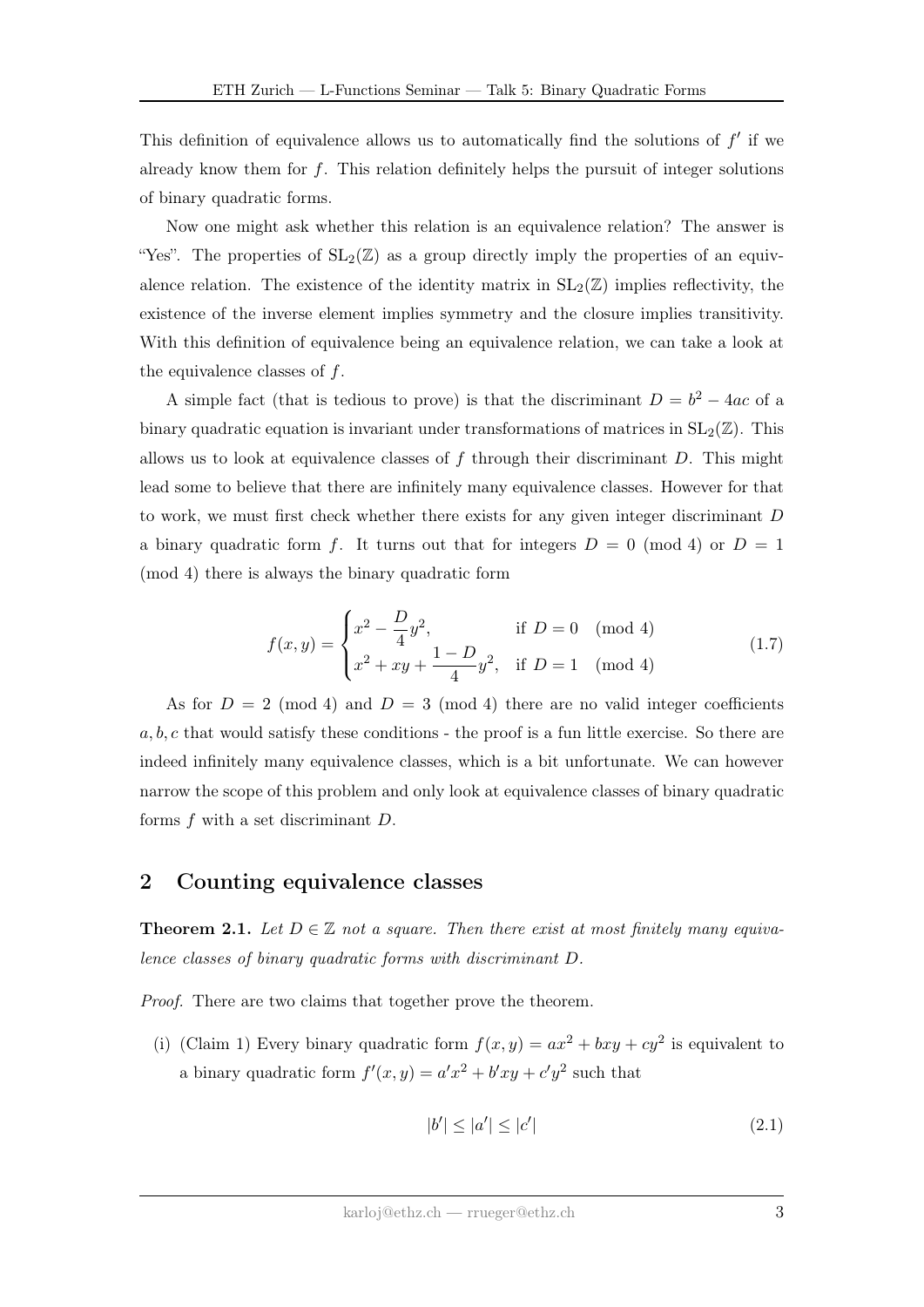(ii) (Claim 2) For a binary quadratic form  $f'$  as described in Claim 1 there are only finitely many triples  $(a', b', c')$  that satisfy the inequality [2.1](#page-2-0) for a set value  $b'^2$  –  $4a'c' = D.$ 

First we prove Claim 1. We set  $a' = \min_{(x,y)\in \mathbb{Z}^2}(|f(x,y)|)$ . Then we know there are integers  $\alpha$  and  $\gamma$  that satisfy

<span id="page-3-0"></span>
$$
a' = a\alpha^2 + b\alpha\gamma + c\gamma^2\tag{2.2}
$$

We note that the greatest common divisor r of  $\alpha$  and  $\gamma$  is 1, because otherwise  $a'/r^2$  would be the minimum mentioned above since it can also be represented by  $f$ . Furthermore we can choose  $\beta$  and  $\delta$  such that  $\alpha\delta - \beta\gamma = 1$ . This means that

$$
\begin{pmatrix} \alpha & \beta \\ \gamma & \delta \end{pmatrix} \in SL_2(\mathbb{Z})
$$
\n(2.3)

and thus the form f is equivalent to some form  $\tilde{f} = a'x^2 + \tilde{b}xy + \tilde{c}y^2$  where a' as in [2.2.](#page-3-0) From here we define  $b' = \tilde{b} - 2a'n$  for  $n \in \mathbb{N}$  such that  $|a'| \ge |b'|$ . Now

$$
a'(x - ny)^2 + \tilde{b}(x - ny)y + \tilde{c}y^2 = a'x^2 + (\tilde{b} - 2a'n)xy + (a'n^2 - \tilde{b}n + \tilde{c})y^2
$$
 (2.4)

has the form of yet another equivalent binary quadratic form  $f'(x, y) = a'x^2 + b'xy + c'y^2$ . Finally we observe that  $|c'| \ge |a'|$  necessarily holds because of the definition of a' itself. This proves the first claim.

The second claim follows by consideration of the following inequalities.

$$
|D| = |b'^2 - 4a'c'| \ge |4a'c'| - |b'|^2 \ge 4|a'|^2 - |a'|^2 = 3|a'| \tag{2.5}
$$

This inequality implies

<span id="page-3-1"></span>
$$
\begin{cases}\n|a'| \le \sqrt{\frac{|D|}{3}} \\
|b'| \le |a'| \\
c' = \frac{b'^2 - D}{4a'}\n\end{cases}
$$
\n(2.6)

From that we can deduce that the values of  $a', b', c'$  are bounded from below and above and thus there are only finitely many binary quadratic forms  $f'$  with the above condition. This concludes the proof.  $\Box$ 

The following diagram describes an algorithm that can find equivalent binary quadratic forms using key steps in the proof of Theorem [2.1](#page-2-1) above. Note that the algorithm always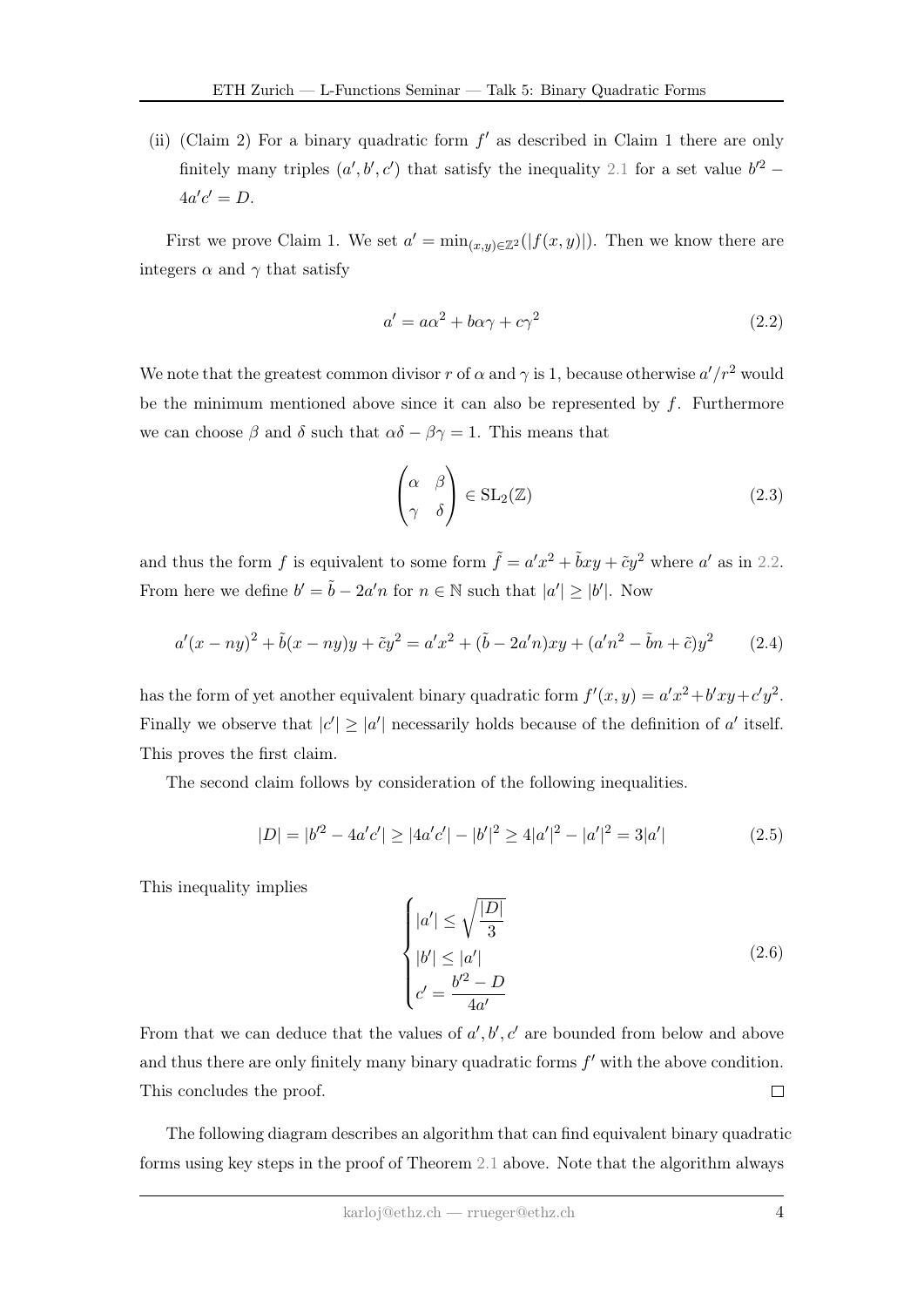

terminates since for each loop  $|a|$  decreases by at least 1.

We can also note that it is possible by brute force computation that one can find all equivalence classes of binary quadratic forms with a given discriminant  $D$  by using the equations in [2.6.](#page-3-1) One will for example find that for the discriminant  $D = -3$  the only equivalence class is given by the representative  $f(x,y) = x^2 + y^2$  i.e. the unit circle. How does the equivalence class itself look like? On might reverse engineer the algorithm above to get many equivalent binary quadratic forms. The following image however was generated by computing matrices in  $SL_2(\mathbb{Z})$  with entries that are within a certain range for instance if we set the range r, then we seek any matrices in  $SL_2(\mathbb{Z})$  for which  $|\alpha|, |\beta|, |\gamma|, |\delta| \leq r$ . This algorithm produces the following images if all the binary quadratic forms were to be graphed on the same plane. Note the symmetry of these figures are a result of the "symmetries" of the entries in the matrices.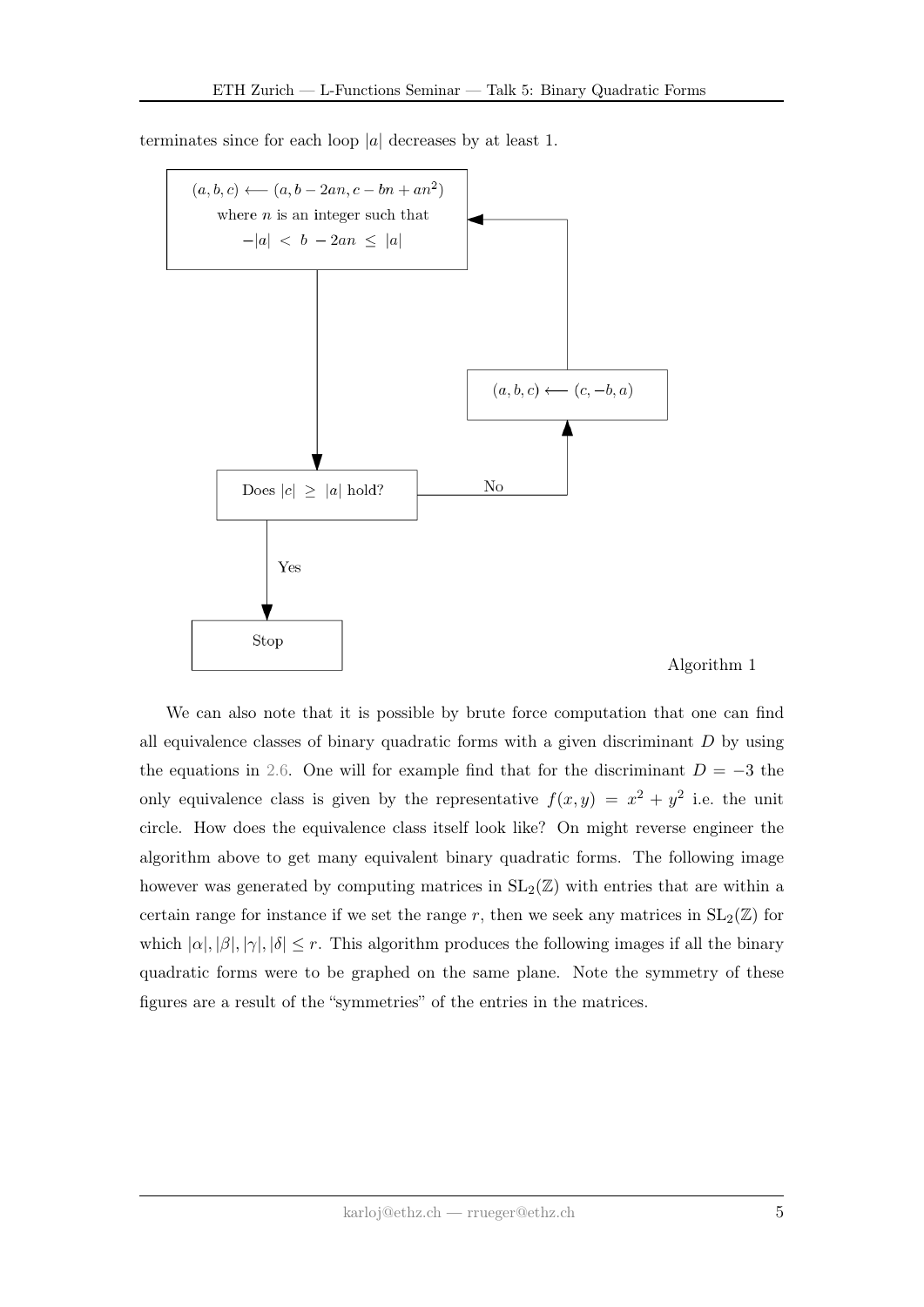

The reason this algorithm, instead of the reverse engineered algorithm from Algorithm 1, was chosen is precisely because of the symmetry of these pictures which makes them appealing to the eye. Reverse engineering the algorithm in Algorithm 1 when implemented would require the use recursion which brings with it a range of technical difficulties, when trying to create such symmetrical images.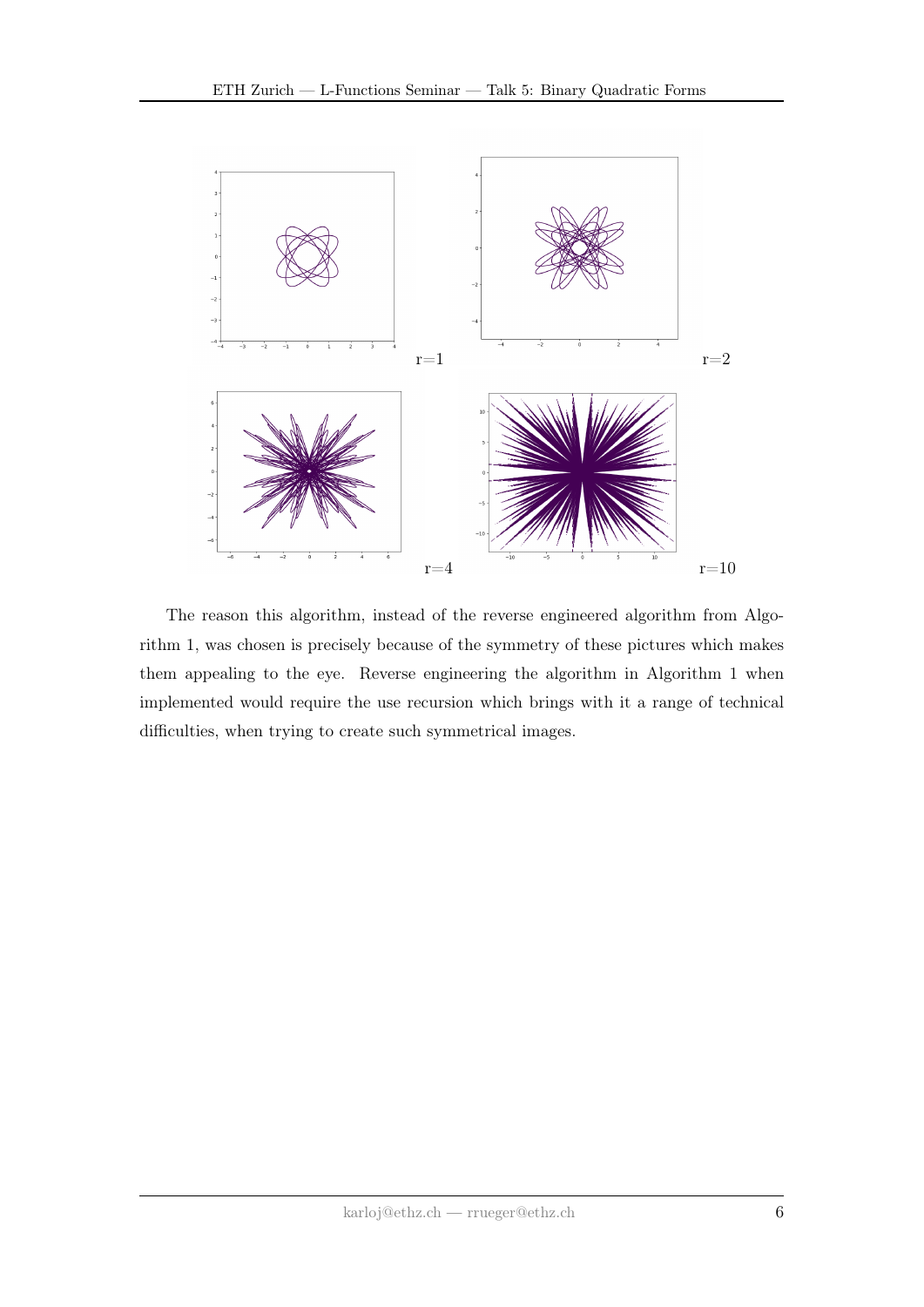### 3 Invariants under the  $SL_2(\mathbb{Z})$  action

(Presented and written by Ryan)

Lemma 3.1. Aside from the determinant, other invariants within classes of quadratic binary forms under the  $SL_2(\mathbb{Z})$  action are:

- (i) The greatest common divisor of the coefficients of the forms; and
- (ii) when their discriminant is negative, the sign of the coefficients of the  $x^2$  ( $y^2$ ) term between any two forms. That is, if a, a' are the coefficients of  $x^2$  of any two equivalent binary quadratic forms which have negative discriminant, then  $sign(a)$  $sign(a')$ .

Remark. Note that if the discriminant of a quadratic binary form  $f(x, y) = ax^2 + bxy + cy^2$ is negative, a and c have the same sign. Indeed,  $b^2 - 4ac < 0$  is true if and only if  $0 \leq b^2 < 4ac$ , and  $0 < ac$  is true if and only if a, c have the same sign.

These two invariants are of interest, as they allow us to classify binary quadratic forms even further. First we

Define 3.2 (Primitve binary quadratic forms). A binary quadratic form is said to be *primitive* if the coefficients are globally coprime<sup>[2](#page-0-0)</sup> (that is, the g.c.d. of the coefficients is 1).

and note that a form whose coefficients have g.c.d.  $r$ , is r times a primitive form with discriminant  $D/r^2$ . Indeed, if  $r = \gcd(a, b, c)$ , then  $f(x, y) = (a/r)x^2 + (b/r)xy + (c/r)y^2$ is a primitive quadratic binary form with determinant  $(b/r)^2 - 4(a/r)(c/r) = (b^2 4ac)/r^2$ .

As such, the primitive forms are the building blocks of all forms. Moreover, we see from the lemma, that if a class of forms has a primitive representative, then all representatives are primitive. As such, it makes sense to speak of "classes of primitive forms".

*Proof of the Lemma.* In this proof, let  $f, f'$  be binary quadratic forms, representatives of the same class under the  $SL_2(\mathbb{Z})$  action, with coefficients  $a, b, c$  and  $a', b', c'$  respectively. Let  $\Gamma$  in  $SL_2(\mathbb{Z})$  relate  $f'$  with  $f$  via  $f' = \Gamma \cdot f$  and denote by D their discriminant

<sup>2</sup>As opposed to being pairwise coprime.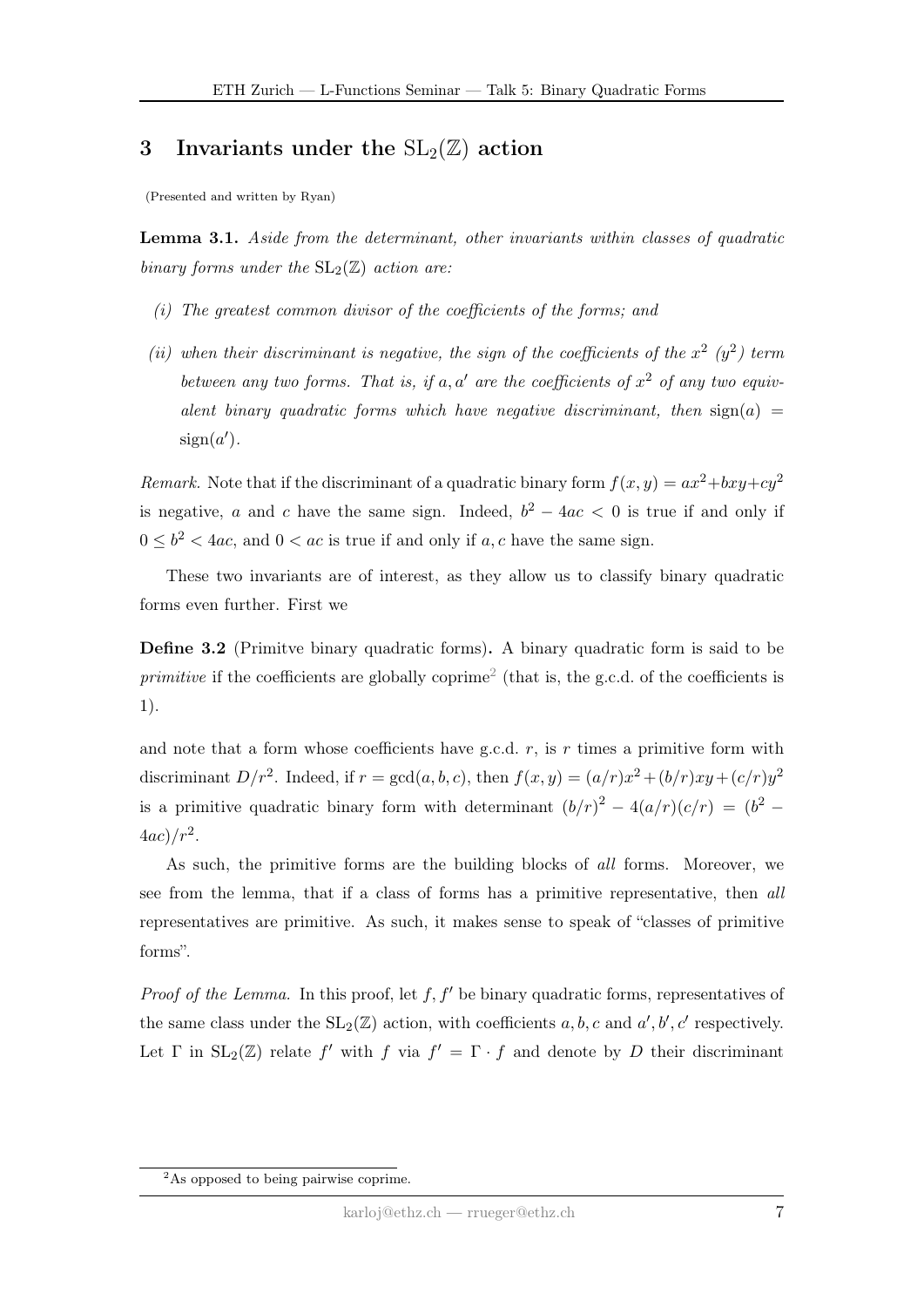$b^2 - 4ac = b'^2 - 4a'c'$ . Then we have the relation

$$
a' = a\Gamma_{11}^2 + b\Gamma_{11}\Gamma_{22} + c\Gamma_{22}^2
$$
  
\n
$$
b' = 2a\Gamma_{11}\Gamma_{12} + b(\Gamma_{11}\Gamma_{21} + \Gamma_{12}\Gamma_{22}) + 2c\Gamma_{21}\Gamma_{22}
$$
  
\n
$$
c' = a\Gamma_{12}^2 + b\Gamma_{12}\Gamma_{21} + c\Gamma_{21}^2
$$

(and the same relation, expressing a, b, c as functions of  $a', b', c'$  using the inverse of  $\Gamma$ ).

- (i) If r is a divisor of a, b and c, then r clearly also divides  $a', b'$  and c'; hence  $gcd(a, b, c)$  |  $gcd(a', b', c')$ . Yet by symmetry, we have  $gcd(a', b', c')$  |  $gcd(a, b, c)$ so  $gcd(a', b', c') = gcd(a, b, c)$ .
- (ii) Now assume that  $D = b^2 4ac < 0$ . Note that this forces  $a, c \neq 0$ . From

$$
aa' = a^2 \Gamma_{11}^2 + ab \Gamma_{11} \Gamma_{22} + ac \Gamma_{22}^2
$$
  
=  $\left(a \Gamma_{11} + \frac{1}{2} b \Gamma_{22}\right)^2 - \left(\frac{1}{2} b \Gamma_{22}\right)^2 + ac \Gamma_{22}^2$   
=  $\left(a \Gamma_{11} + \frac{1}{2} b \Gamma_{22}\right)^2 - \frac{1}{4} b^2 \Gamma_{22}^2 + ac \Gamma_{22}^2$   
=  $\left(a \Gamma_{11} + \frac{1}{2} b \Gamma_{22}\right)^2 - \frac{1}{4} \Gamma_{22}^2 (4ac - b^2)$   
=  $\left(a \Gamma_{11} + \frac{1}{2} b \Gamma_{22}\right)^2 + \frac{1}{4} \Gamma_{22}^2 (-D)$   
> 0

we can conclude that  $a, a'$  have the same sign. Using the same "complete the square" method, we can make the same observation for  $c, c'$ :

$$
cc' = \dots = \left( c\Gamma_{21} + \frac{1}{2}b\Gamma_{12} \right)^2 + \frac{1}{4}\Gamma_{12}^2(-D) > 0.
$$

**Corollary 3.3.** If the coefficient of  $x^2$  in a binary quadratic form with negative discriminant is positive, then the form is positive on all non-zero integer pairs.

*Proof.* Let  $f(x, y) = ax^2 + bxy + cy^2$  be a binary quadratic form with discriminant  $D < 0$ and  $a > 0$ . Further, let  $\alpha, \beta$  be arbitrary integers. Then the matrix

$$
\Gamma = \begin{pmatrix} \alpha & \alpha \beta - 1 \\ 1 & \beta \end{pmatrix} \quad \text{with} \quad \det(\Gamma) = \alpha \beta - 1(\alpha \beta - 1) = 1
$$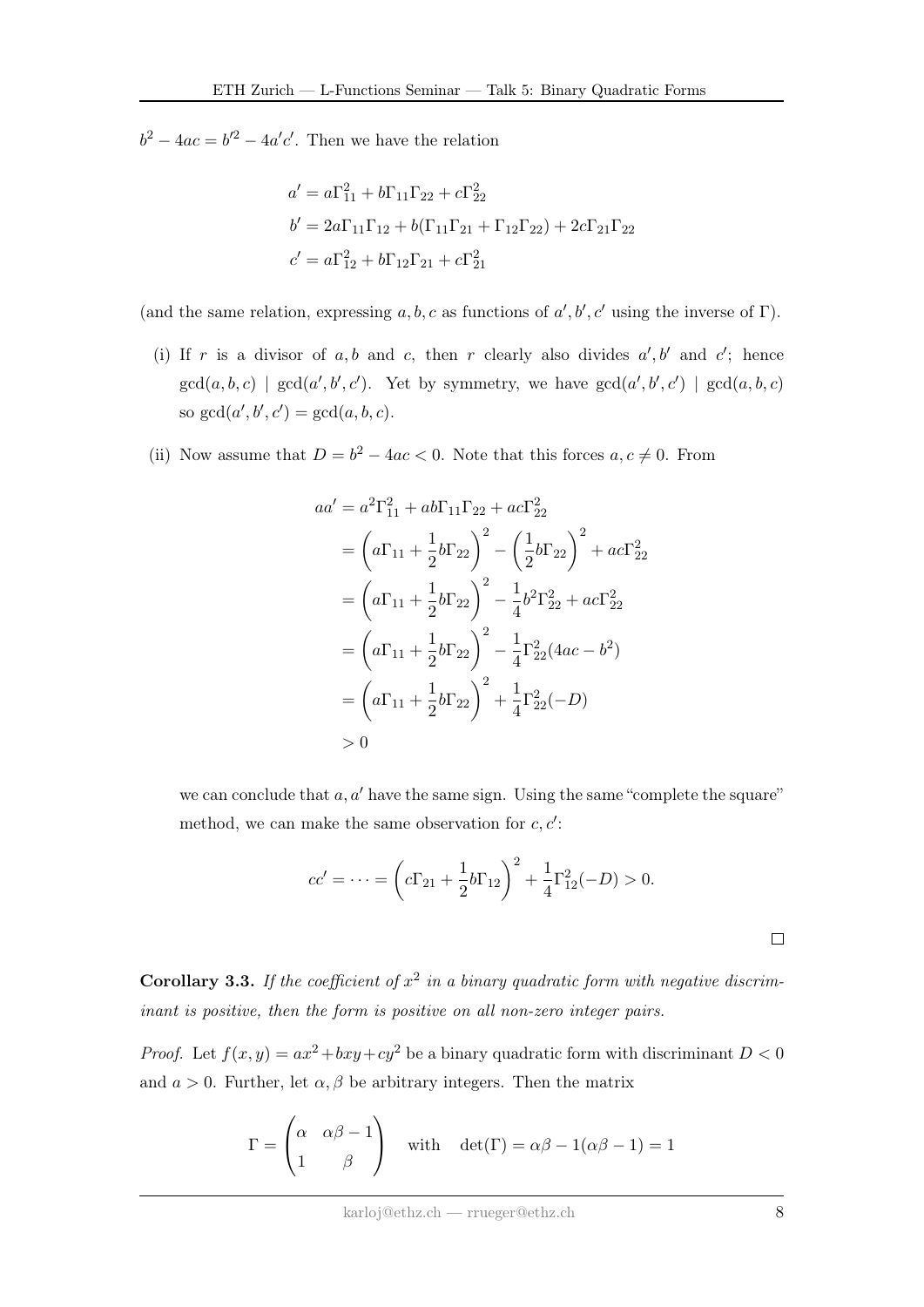lies in  $SL_2(\mathbb{Z})$ . Now let  $f' = \Gamma \cdot f$  with coefficients  $a', b', c'$ . We can now write

$$
0 < aa' = a(a\alpha^2 + b\alpha\beta + c\beta^2) = af(\alpha, \beta)
$$

to conclude that  $f(\alpha, \beta) > 0$  for all integral  $\alpha, \beta$  not both zero.

**Corollary 3.4.** If the coefficient of  $y^2$  in a binary quadratic form with negative discriminant is positive, then the form is positive on all non-zero integer pairs.

*Proof.* This proof is entirely analogous to the  $x^2$  case, using the matrix

$$
\Gamma = \begin{pmatrix} \alpha \beta + 1 & \alpha \\ \beta & 1 \end{pmatrix} \quad \text{with} \quad \det(\Gamma) = (\alpha \beta + 1) - \alpha \beta = 1
$$

instead.

Remark. Here we also see the importance of the remark following the lemma. If it were possible for a, c to have different signs (w.l.o.g. assume  $a > 0$ ,  $c < 0$ ), we would have a contradiction: since on the one hand all values of  $f(x, y)$  (on integral values of x, y) are positive because  $a > 0$ , yet on the other hand, all values of  $f(x, y)$  are negative because  $c < 0$ .

These findings lead to the

Definition 3.5 (Positive-definite, Negative-definite). If a quadratic binary form has negative discriminant, then the previous lemma showed that either all values are positive or all values are negative. Then we call such a form positive-definite or negative-definite respectively. Looking at the sign of the coefficients of  $x^2$  (or  $y^2$ ) will tell us whether the form is positive-definite or negative-definite.

In fact, we see that for every class of positive-definite binary quadratic forms, there is a corresponding class of negative-definitive binary quadratic forms with exactly the same representatives up to multiplication with  $-1$ . Indeed, let  $f(x, y) = ax^2 + bxy + cy^2$  be a positive-definite form (with negative discriminant D). Then  $g(x, y) = -f(x, y)$  also has discriminant

$$
(-b)^2 - 4(-a)(-c) = b^2 - 4ac = D < 0
$$

but is clearly negative-definite.

Finally, this all allows us to

**Define 3.6** (the Class number). Given an integer D we define the class number  $h(D)$ (of the binary quadratic forms under the  $SL_2(\mathbb{Z})$  action) as follows:

 $\Box$ 

 $\Box$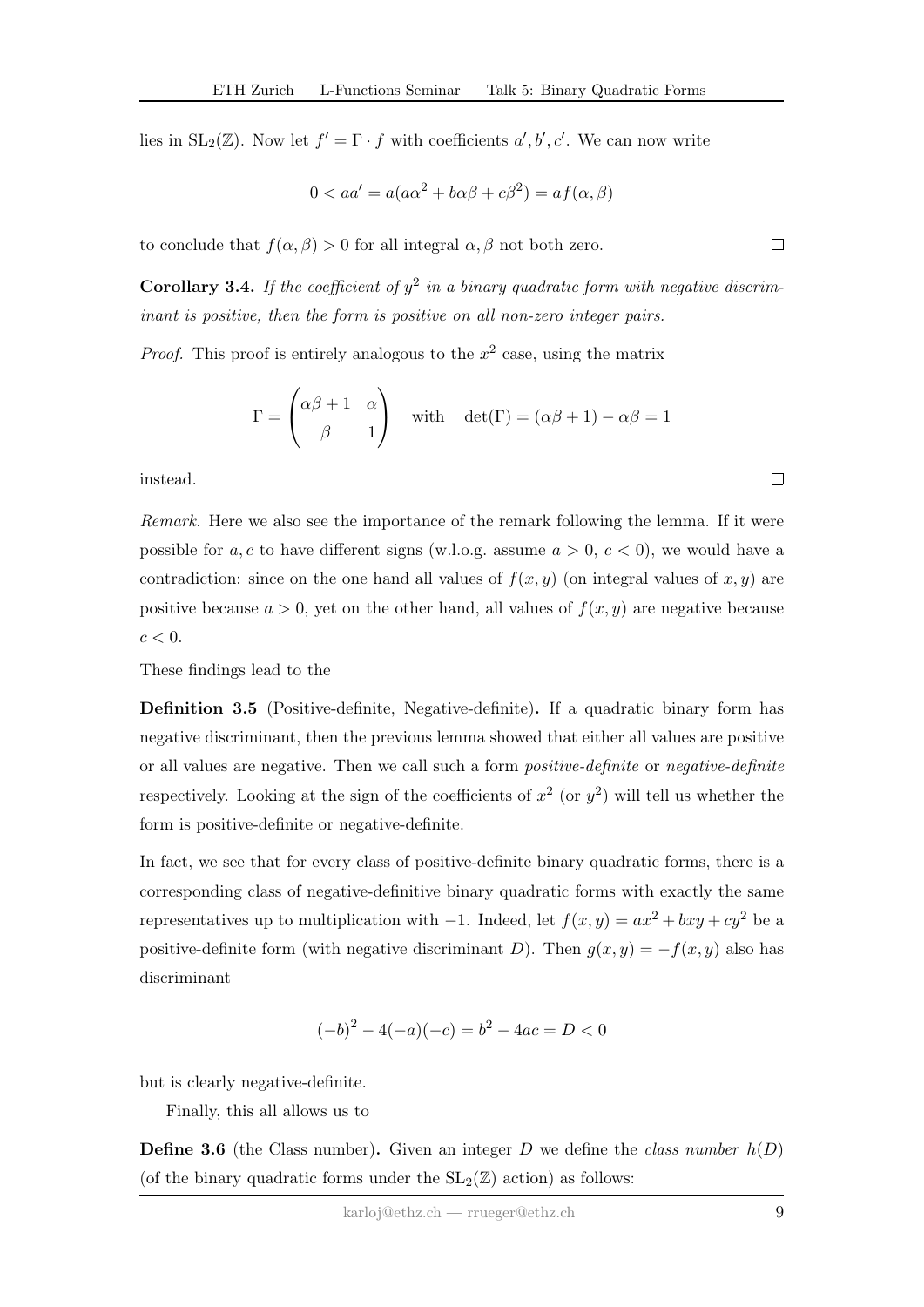- (i) if  $D > 0$ , then we define  $h(D)$  to be the number of classes whose representatives are primitive binary quadratic forms of discriminant  $D$ ;
- (ii) if  $D < 0$ , then we define  $h(D)$  to be the number of classes whose representatives are positive-definite primitive binary quadratic forms of discriminant D.
- By Theorem [2.1,](#page-2-1) this class number is always finite.

**Lemma 3.7.** If  $D \equiv 2,3 \pmod{4}$ , then  $h(D) = 0$ . Else, we have seen there is a fundamental form with discriminant D.

*Proof.* Note that for any choice of  $a, b, c, b^2 - 4ac \equiv b^2 \pmod{4}$ . Consequently, any  $D = b^2 - 4ac$  can only be

$$
D \equiv \begin{cases} 0 & \text{if} \quad b \equiv 0 \pmod{4} \\ 1 & \text{if} \quad b \equiv 1 \pmod{4} \\ 0 & \text{if} \quad b \equiv 2 \pmod{4} \\ 1 & \text{if} \quad b \equiv 3 \pmod{4} \end{cases}
$$

Hence, any value  $D \equiv 2, 3 \pmod{4}$  cannot be the discriminant of any binary quadratic form.  $\Box$ 

#### 4 Counting representations of integers

Now we will move on to study the number of solutions  $(x, y)$  of  $f(x, y) = n$  there are for a given n. We call these solutions representations of n under f. Before we define the "representations-number" which encapsulates this problem, we will perform some reductions.

**Example 4.1** (Ramanujan, sums of cubes). A very famous example — in the realm of binary cubic forms  $-$  is one of Ramanujan: what is the smallest number which can be represented as the sum of two (positive) cubes in more than one way? In the context of our work: what is the smallest n so that  $f(x,y) = x^3 + y^3 = n$  has more than one (with x, y positive) solution? Ramanujan claimed this number to be  $1729 = 10^3 + 9^3 = 12^3 + 1^3$ .

This example is historically attributed to an anecdote of Hardy: When visiting Ramanujan in hospital, Hardy mentioned in to Ramanujan that he found the number of the cab that he had arrived in, 1729, to be quite boring; adding that he hoped it not to be a bad omen for Ramanujan's health. Ramanujan retorted, that indeed 1729 is an interesting number, for it is the smallest number that can be written as the sum of two cubes in two different ways.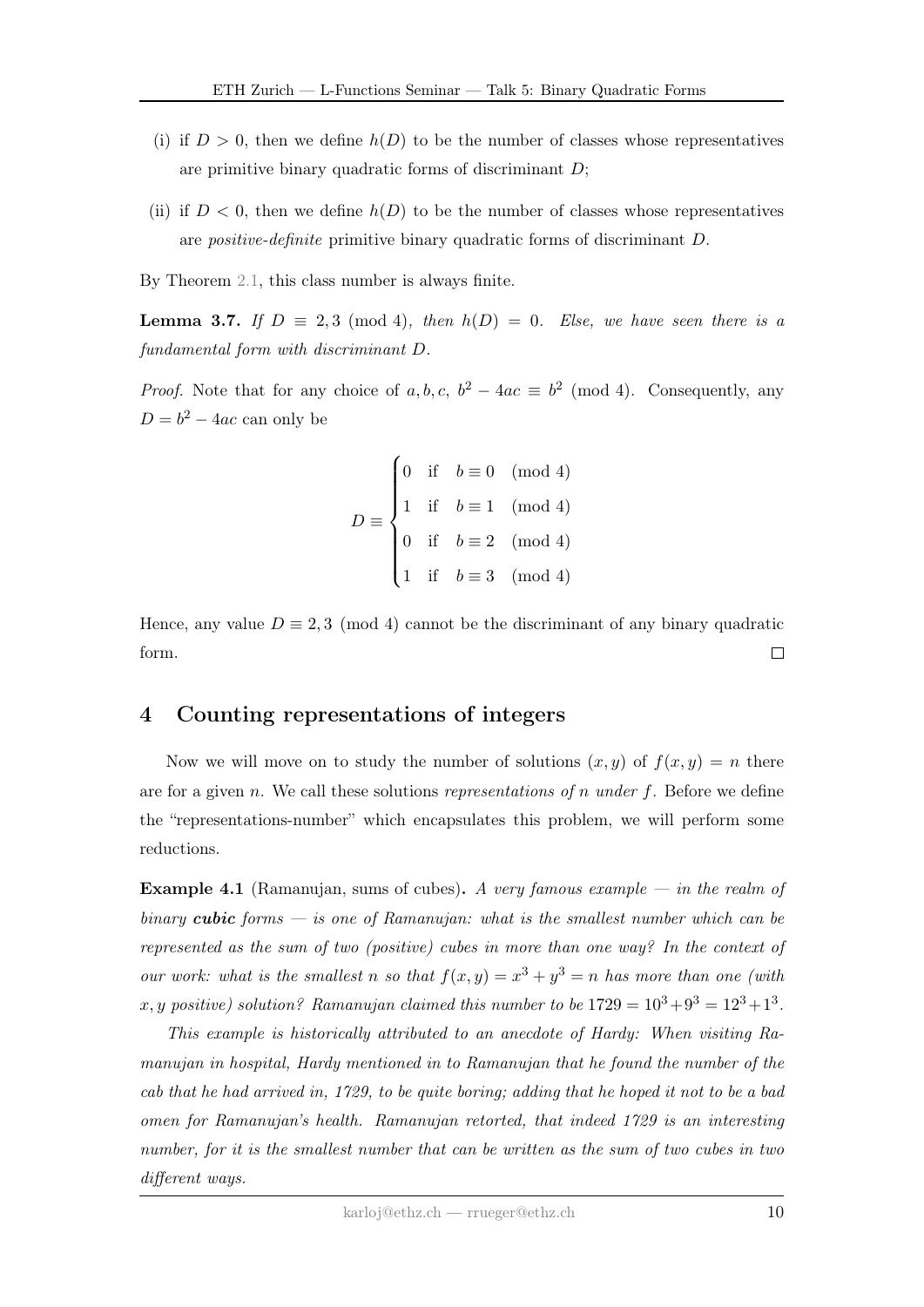Example 4.2 (Fermat, sums of squares). Fermat formulated the following result for primes: a prime p is the sum of two squares if and only if  $p = 2$  or  $p \equiv 1 \pmod{4}$ .

This second example, essentially states that any prime  $p \equiv 1 \pmod{4}$  has at least one representation under the quadratic binary form  $f(x, y) = x^2 + y^2$ .

There is a natural equivalence relation on the set of solutions of the equation  $f(x, y) =$ n: the subgroup  $U_f$  of matrices in  $SL_2(\mathbb{Z})$  that fix the coefficients of  $f(x, y) = ax^2 + b$  $bxy + cy^2$  send solutions of  $f(x, y) = n$  to other solutions, hence naturally induces an equivalence relation.

More precisely, let  $U_f$  be the subgroup of  $SL_2(\mathbb{Z})$  which fixes the coefficients of  $f = f(x, y) = ax^2 + bxy + cy^2$ . That is, for all  $\Psi$  in  $U_f$  we have that  $\Psi \cdot f(x, y) = f(x, y)$ . Equivalently,

$$
U_f = \left\{ \Psi \in SL_2(\mathbb{Z}) \mid \text{such that } \begin{cases} a = a\Psi_{11}^2 + b\Psi_{11}\Psi_{22} + c\Psi_{21}^2 \\ b = 2a\Psi_{11}\Psi_{12} + b(\Psi_{11}\Psi_{22} + \Psi_{12}\Psi_{21}) + 2c\Psi_{21}\Psi_{22} \\ c = a\Psi_{12}^2 + b\Psi_{12}\Psi_{22} + c\Psi_{22}^2 \end{cases} \right\}
$$

We call elements of the set  $U_f$  automorphisms of f. It is readily seen that this is indeed a (non-empty) group.

Now, if  $(x, y)$  is a solution of  $f(x, y) = n$ , then  $\Psi(x, y)$  is also a solution of  $f(x, y) = n$ . Hence we obtain a well-defined group action of  $U_f$  acting on the set of solutions of  $f(x, y) = n$ . This group action in turn defines an relation, where  $(x, y) \sim (x', y')$  if there exists a  $\Psi$  in  $U_f$  such that  $(x, y) = \Psi \cdot (x', y')$ . This relation is clearly reflexive, symmetric and transitive by properties of a group action, hence we have an equivalence relation.

So now, we can

**Define 4.3** (the Representations-number). The representations-number  $R(n, f)$  of n under f is the number under  $U_f$  invariant solutions of  $f(x, y) = n$ . That is,  $R(n, f)$ counts the number of times  $f(x, y)$  takes the value n up to transformations of  $(x, y)$ under  $U_f$ .

and note that this is well defined. Indeed, if  $f, f'$  are representatives of the same class under the  $SL_2(\mathbb{Z})$  action, related via Γ, then Γ will take representations of n under f and map them to representations of n under  $f'$ . Furthermore, we will see that  $R(n, f)$ is finite.

.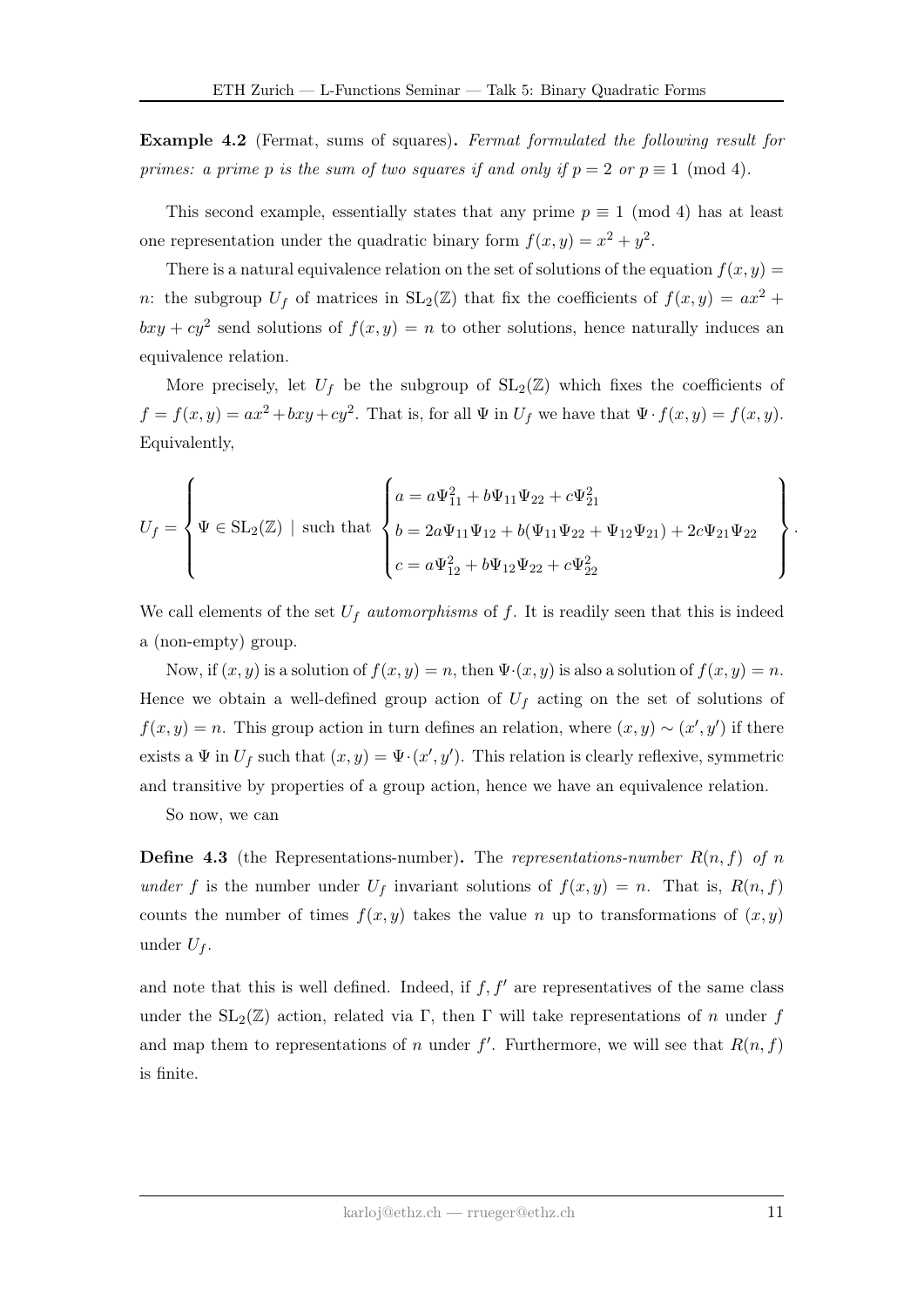Definition 4.4 (Total representations-number). We define the total representationsnumber  $R(n)$  of n under forms of discriminant D to be the sum

$$
R(n) = \sum_{i=1}^{h(D)} R(n, f_i)
$$

whereby the  $f_i$  are representatives of the (different) classes of primitive binary quadratic forms of discriminant D.

We know of no closed form for the representations-number  $R(n, f_i)$ , however we can calculate the value  $R(n)$  in a closed form.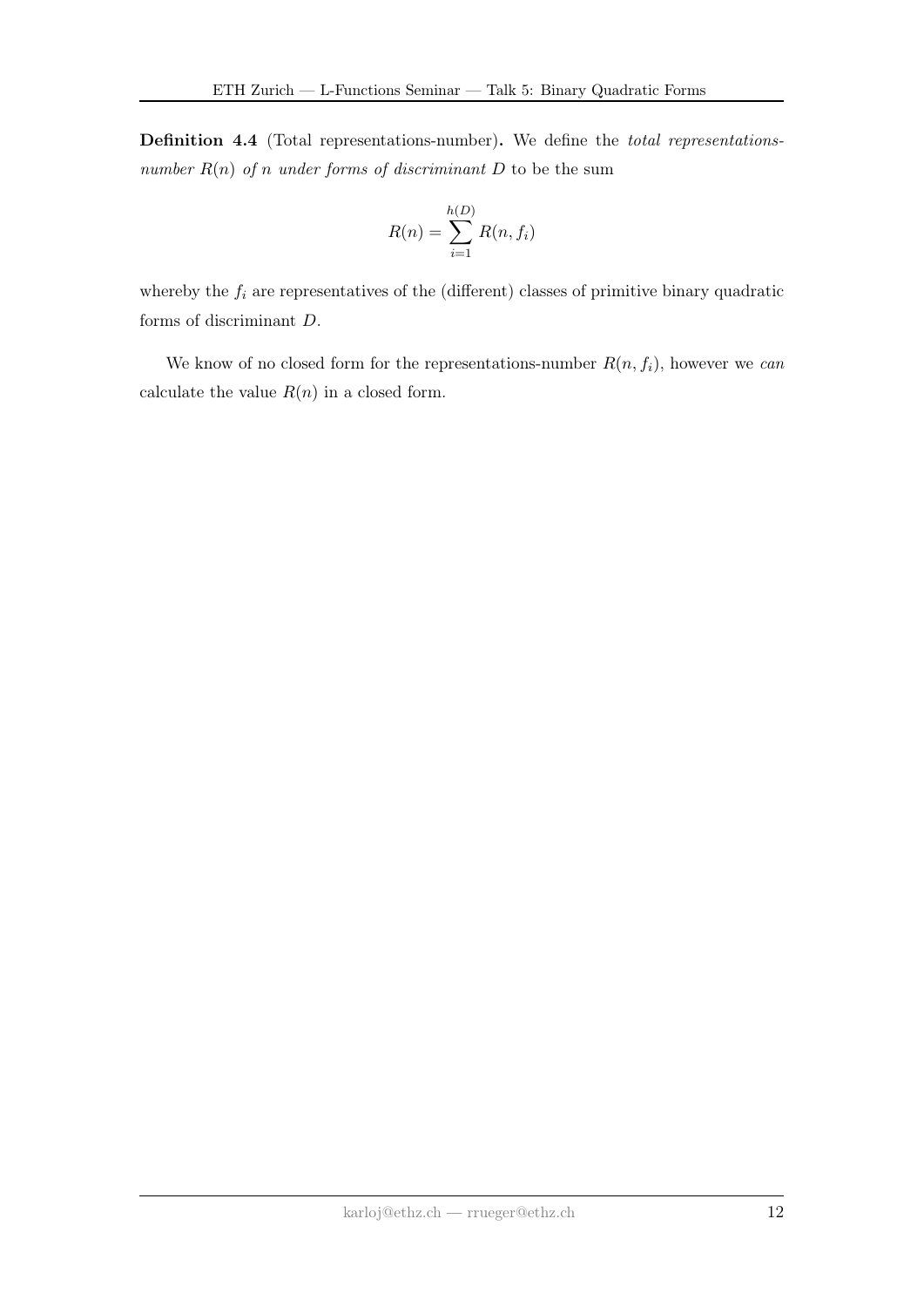#### 5 The structure of the Automorphism group

(Presented and written by Karlo)

<span id="page-12-4"></span>**Theorem 5.1.** Let  $f(x, y) = ax^2 + bxy + y^2$  a primitive binary quadratic form with a non-square discriminant D. Then the map

<span id="page-12-2"></span>
$$
(t, u) \mapsto \begin{pmatrix} \frac{t - bu}{2} & -cu \\ au & \frac{t + bu}{2} \end{pmatrix}
$$
 (5.1)

is a bijection between the set of solution of the Pell equation [1.2](#page-1-0) and  $U_f$ . If we consider the group  $(U_f, \circ)$  with

$$
(t_1, u_1) \circ (t_2, u_2) = \left(\frac{t_1 t_2 + D u_1 u_2}{2}, \frac{t_1 u_2 + u_1 t_2}{2}\right) \tag{5.2}
$$

then the above mentioned map is also a group isomorphism. Furthermore the group  $U_f$ is finite for  $D < 0$  and cyclical of order

<span id="page-12-3"></span>
$$
w = \begin{cases} 6, & \text{for } D = -3 \\ 4, & \text{for } D = -4 \\ 2, & \text{for } D < -4 \end{cases}
$$
 (5.3)

Whereas for  $D > 0$  it holds  $U_f \cong \mathbb{Z}/2\mathbb{Z}$ .

*Proof.* From the definition of  $U_f$  we get that for  $(\alpha, \beta; \gamma, \delta) \in U_f$ 

$$
\alpha \beta = \beta (a\alpha^2 + b\alpha\gamma + c\gamma^2)
$$
\n(5.4)

$$
= \alpha (a\alpha\beta + b\beta\gamma) + c\beta\gamma^2 \tag{5.5}
$$

<span id="page-12-0"></span>
$$
= \alpha(-c\gamma\delta) + c\beta\gamma^2 \tag{5.6}
$$

<span id="page-12-1"></span>
$$
=-c\gamma\tag{5.7}
$$

[5.6](#page-12-0) follows from

$$
2(a\alpha\beta + b\beta\gamma + c\gamma\delta) = b(1 - \alpha\delta + \beta\gamma) = 0
$$
\n(5.8)

and [5.7](#page-12-1) follows from

$$
\alpha \delta - \beta \gamma = 1 \tag{5.9}
$$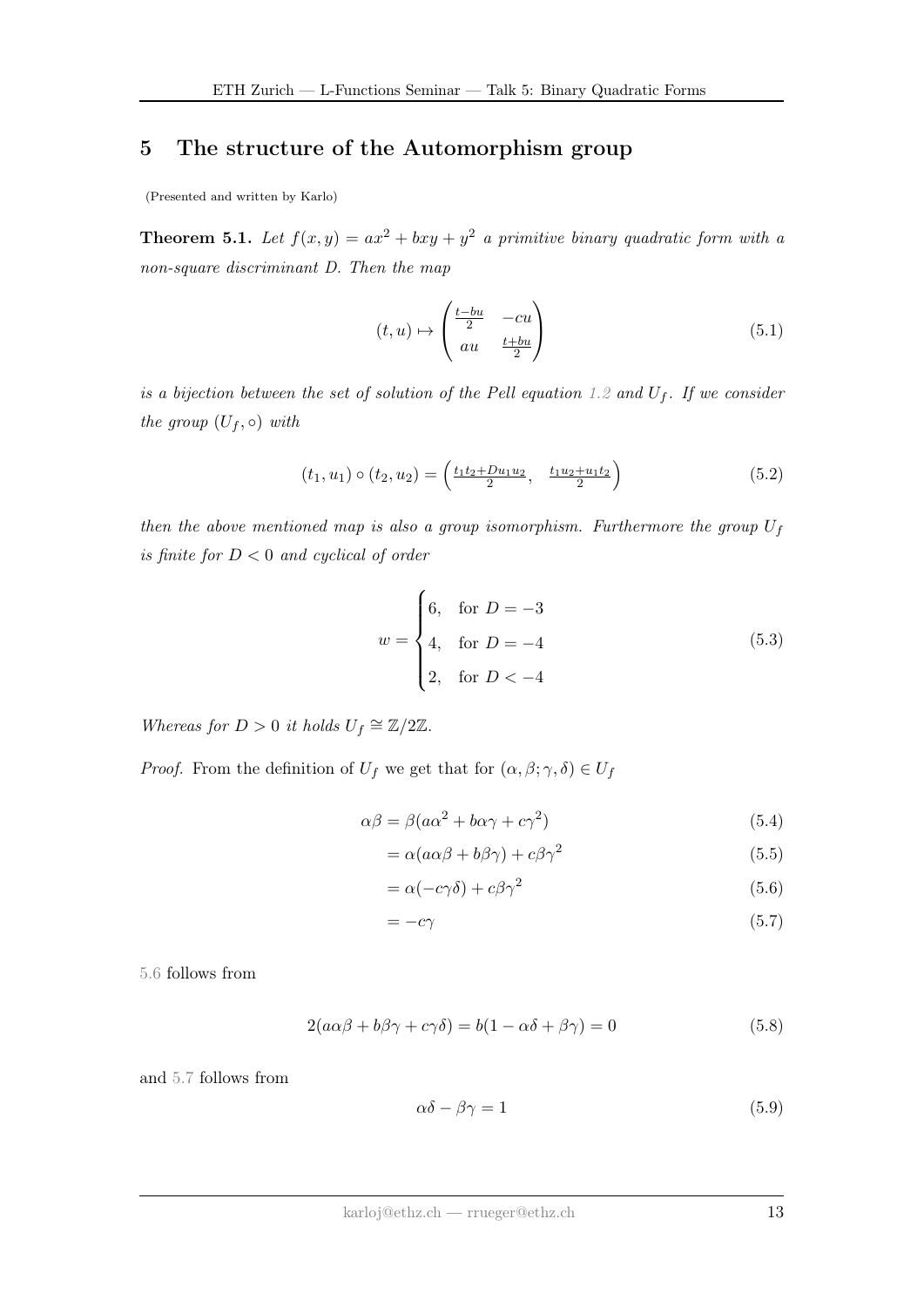and similarly

$$
c(\alpha - \delta) = \alpha(a\beta^2 + b\beta\gamma\delta + c\delta^2) - c\delta
$$
\n(5.10)

$$
= \beta(a\alpha\beta + c\gamma\delta) + b\alpha\beta\delta \tag{5.11}
$$

$$
= -\beta(b\beta\gamma) + b\alpha\beta\delta \tag{5.12}
$$

$$
=b\beta \tag{5.13}
$$

Thus we get the following

$$
\frac{\gamma}{a} = \frac{\delta - \alpha}{b} = \frac{-\beta}{c} \tag{5.14}
$$

Now since  $f$  is primitive the greatest common divisor is 1, meaning that either side of the equation above is some integer u. We define  $t = \alpha + \delta$  and get

$$
\begin{cases}\n\alpha = \frac{t - bu}{2} \\
\delta = \frac{t + bu}{2}\beta = -cu\gamma = au\n\end{cases}
$$
\n(5.15)

Combined with  $\alpha\delta - \beta\gamma = 1$  we get Pell's equation and thus we have shown for any matrix in  $U_f$  we can find a solution to Pell's equation. For the opposite direction we just have to show that the matrix in [5.1](#page-12-2) is in  $U_f$  and that the matrix multiplication yields the same result as the map in [5.2.](#page-12-3) This can be done by direct computation.

To prove the second claim of the theorem we let  $D < 0$ . We get that

$$
t^2 - Du^2 \ge t^2 \qquad , \qquad t^2 - D^2 \ge |D|u^2 \tag{5.16}
$$

Which means that Pell's equation only has solutions for  $|t|, |u| \leq 2$  which are

<span id="page-13-0"></span>
$$
\begin{cases}\n(t, u) = (\pm 2, 0) \text{ or } (\pm 1, \pm 1) & \text{for } D = -3 \\
(t, u) = (\pm 2, 0) \text{ or } (0, \pm 1) & \text{for } D = -4 \\
(t, u) = (\pm 2, 0) & \text{for } D < -4\n\end{cases}
$$
\n(5.17)

This also proves with our previous result that the order of  $U_f$  for  $D < 0$  is given by w as described in the statement of the theorem. Now we want to show the cyclical nature of  $U_f$ . We consider for each solution  $(t, u)$  of [1.2](#page-1-0) the following

$$
\epsilon = \frac{t + u\sqrt{D}}{2}, \qquad \epsilon' = \frac{t + u\sqrt{D}}{2}
$$
 (5.18)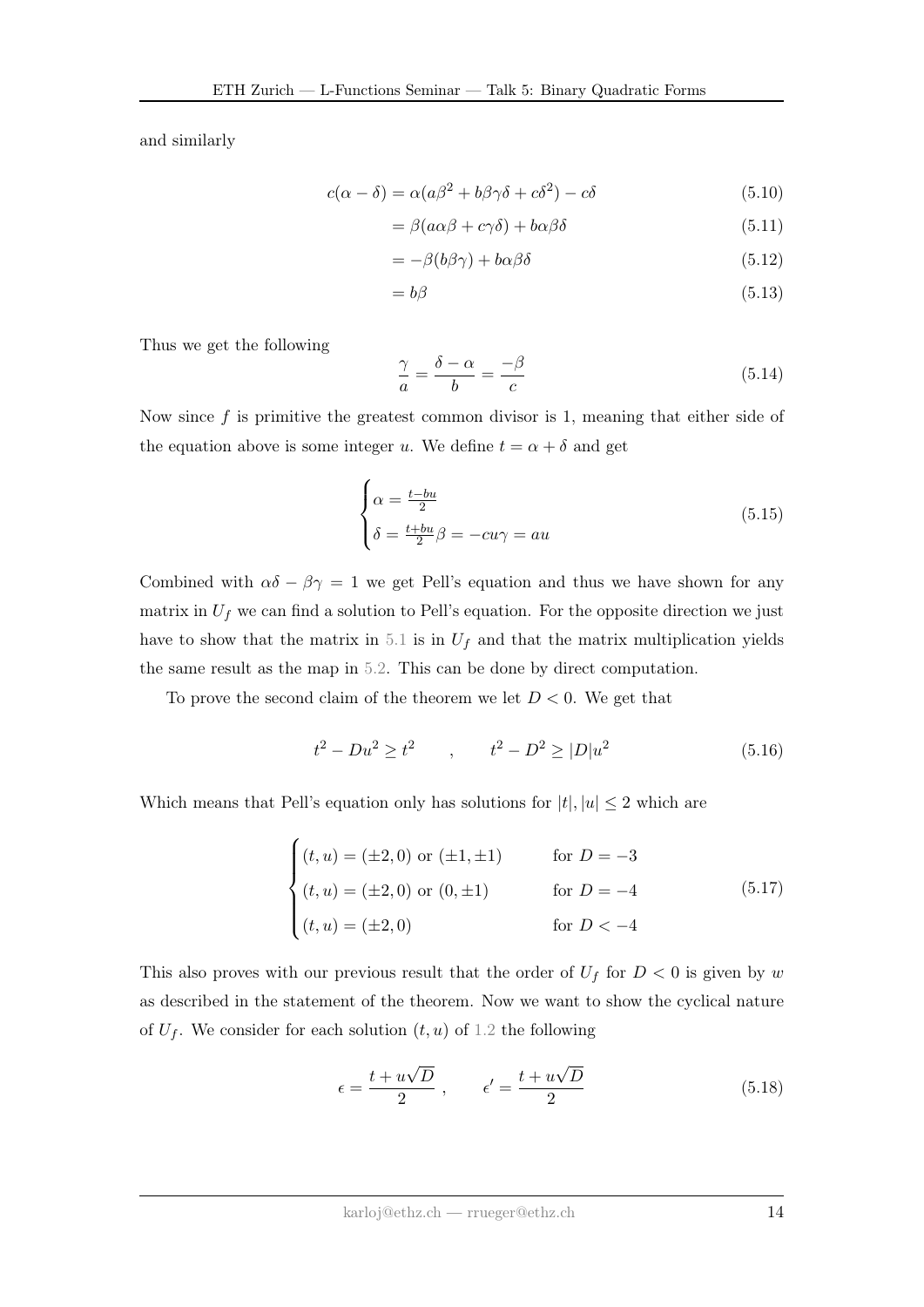We note that  $\epsilon \epsilon' = 1$  and that for any solution  $(t, u)$  that  $(t, -u)$  is also a solution. So the  $\epsilon$  of  $(t, u)$  is precisely the  $\epsilon'$  of  $(t, -u)$ . We also consider the following map

<span id="page-14-0"></span>
$$
\begin{pmatrix} \alpha & \beta \\ \gamma & \delta \end{pmatrix} \mapsto \epsilon = \frac{\alpha + \delta}{2} + \frac{\gamma}{2a} \sqrt{D} \tag{5.19}
$$

The image of this map is (together with the multiplication) a group, because of the definition of  $\epsilon$  and the fact that it is closed under multiplication. This map is thus a homomorphism from  $U_f$  onto  $\mathbb{C}^*$ . It is also injective since its kernel is trivial. With the result from [5.17](#page-13-0) we get

$$
\begin{cases}\n\epsilon = \pm 1 \text{ or } \frac{\pm 1 \pm i \sqrt{3}}{2} & \text{for } D = -3 \\
\epsilon = \pm 1 \text{ or } \pm i & \text{for } D = -4 \\
\epsilon = \pm 1 & \text{for } D < -4\n\end{cases}
$$
\n(5.20)

These are precisely the w-th unit roots which shows us that  $U_f$  is indeed cyclical.

For  $D > 0$  the map [5.19](#page-14-0) gives us an injection on  $\mathbb{R}^*$ . The image is a subgroup that contains  $\pm 1$  since  $(t, u) = (\pm 2, 0)$  is always a solution. However for  $u, t \neq 0$  we get that  $|\epsilon| > 1$ . So we either get  $U_f = {\pm id_{\text{Mat}_{2\times 2}}}$  for the subgroup  ${\pm 1} \subseteq \mathbb{R}^*$  or we get  $U_f \cong \mathbb{Z} \times \mathbb{Z}/2\mathbb{Z}$  since for the smallest solution  $(t_0, u_0)$  the so called fundamental unit √  $\overline{D}/2$  (which is only depends on D) is the generator of  $\{\epsilon_0^n | n \in \mathbb{Z}\}\$  a  $\epsilon_0 = (t_0 + u_0)$ subgroup of the image of [5.19](#page-14-0) onto  $\mathbb{R}^*$ . It will be shown later on that  $U_f = \mathbb{Z} \times \mathbb{Z}/2\mathbb{Z}$  is the only possibility. This concludes the proof.  $\Box$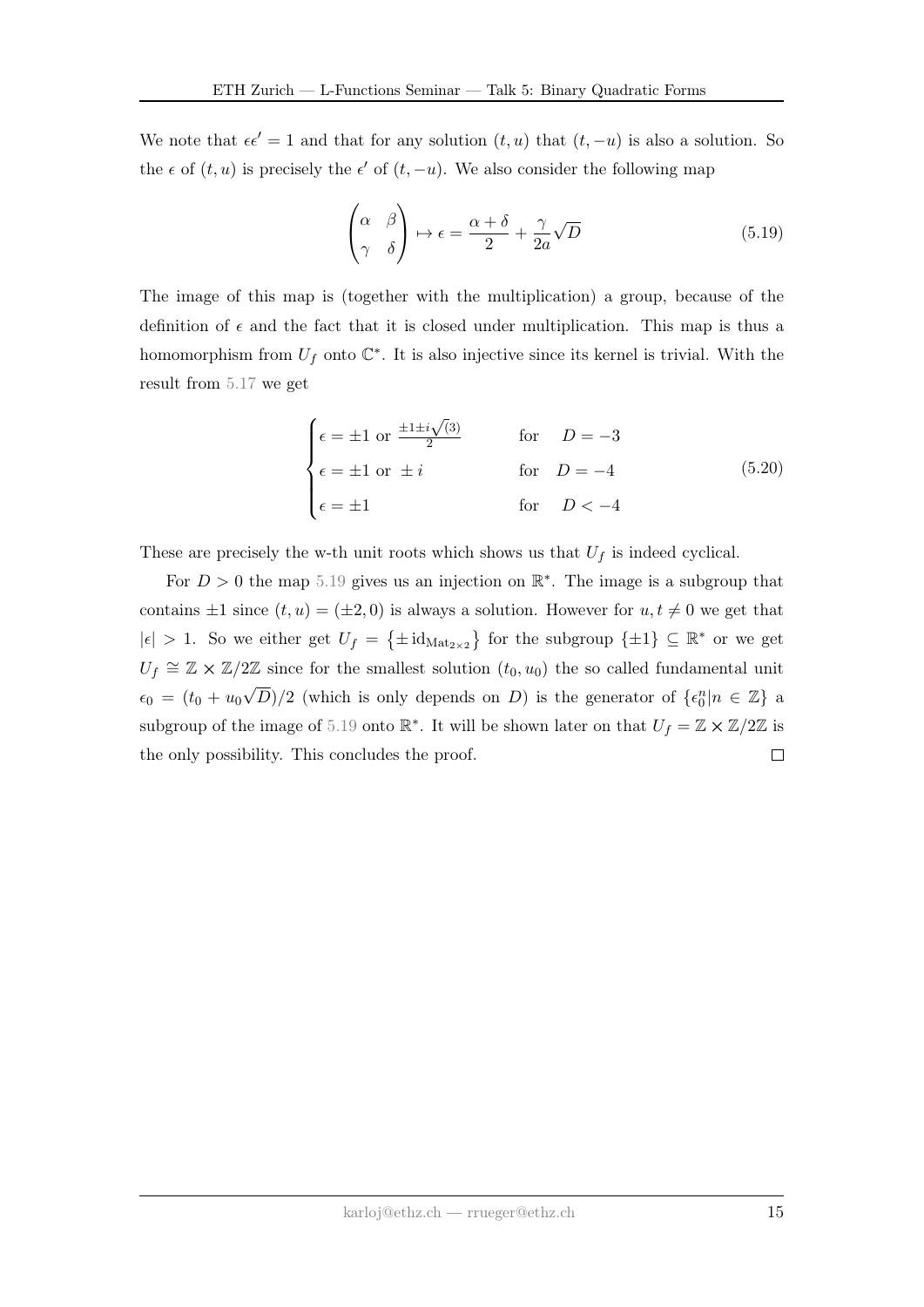#### 6 Calculating total representations numbers

(Presented and written by Ryan)

**Theorem 6.1.** Let  $D$  be a fundamental discriminant and  $n$  a non-zero integer. Then the total representations number  $R(n)$  of n under the (primitive) forms of discriminant D is given by

$$
R(n) = \sum_{m|n} \chi_D(m)
$$

where  $\chi_D(m)$  is the Dirichlet character modulo |D| characterised by

$$
\chi_D(p) = \left(\frac{D}{p}\right) = \begin{cases} 0 & \text{if } p \mid D \\ 1 & \text{if } p \nmid D, \exists x \in \mathbb{Z} : D \equiv x^2 \pmod{p} \\ -1 & \text{else.} \end{cases} \pmod{4},
$$

$$
\chi_D(2) = \begin{cases} 0 & \text{if } D \equiv 0 \pmod{4}, \\ 1 & \text{if } D \equiv 1 \pmod{8}, \\ -1 & \text{if } D \equiv 5 \pmod{8}, \end{cases}
$$

In particular, all values of  $R(n)$  are finite.

Definition 6.2 ((Recall) Fundamental discriminant). A fundamental discriminant or fundamental number is an integer  $D$  that either satisfies

$$
D \equiv 1 \pmod{4}
$$
 and  $D$  squarefree

or

$$
D \equiv 0 \pmod{4}
$$
;  $\frac{D}{4}$  squarefree; and  $\frac{D}{4} \equiv 2 \text{ or } 3 \pmod{4}$ .

**Corollary 6.3.** The expectation of  $R(n)$  is the value of the L-function  $L(s, \chi_D)$  at  $s = 1$ . That is

$$
\lim_{N \to \infty} \left( \frac{1}{N} \sum_{n=1}^{N} R(n) \right) = L(1, \chi_D).
$$

Remark. This has a "probabilistic" interpretation as the expected number of representation of a number n: even though calculating individual values of  $R(n)$  for a given D might be cumbersome, we know what the value should be on average.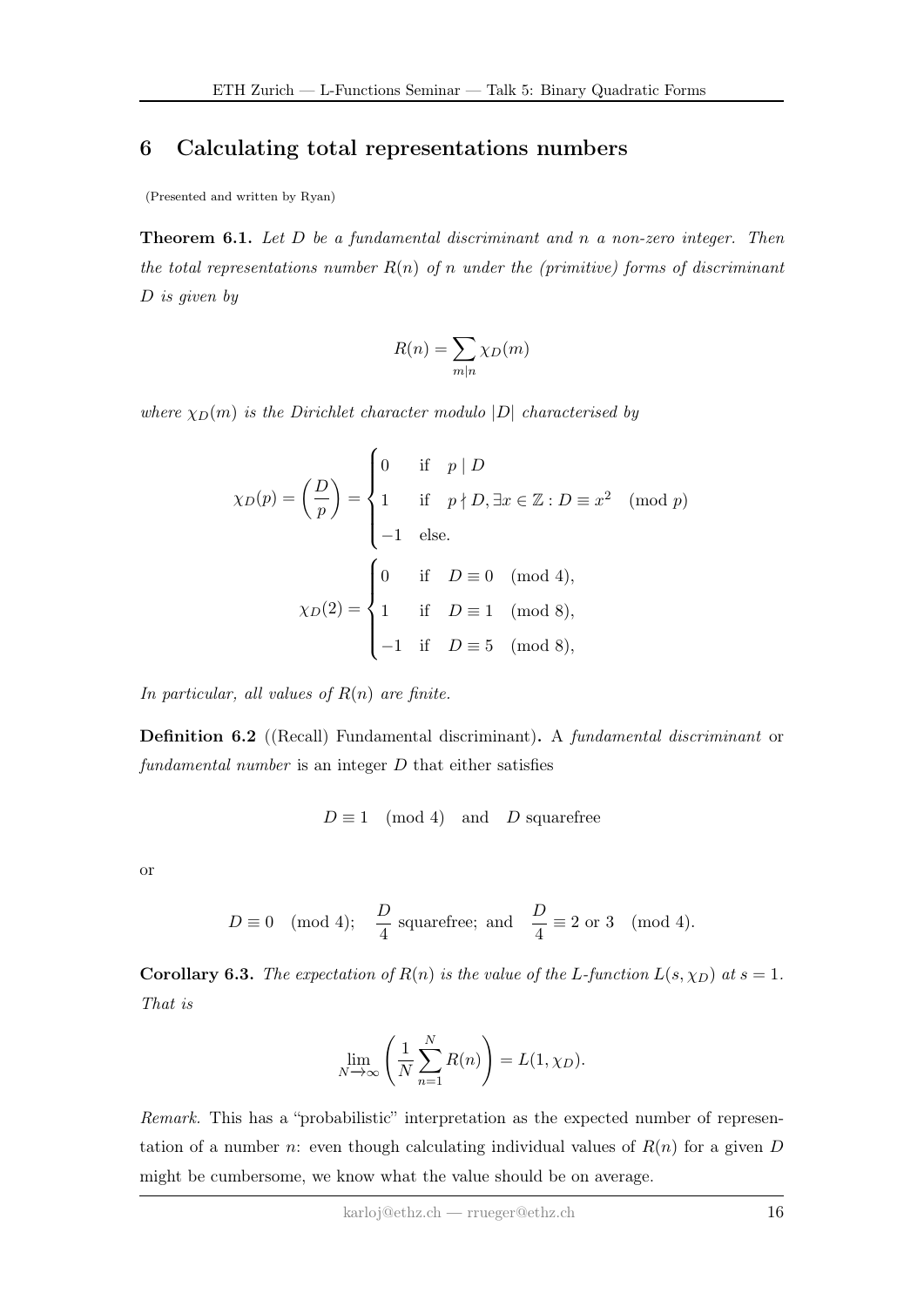Proof of corollary. Consider<sup>[3](#page-0-0)</sup>

$$
\sum_{n=1}^{N} R(n) = \sum_{n \le N} \sum_{m|n} \chi_D(m)
$$
  
= 
$$
\sum_{\substack{1 \le k,m \le N \\ km \le N}} \chi_D(m)
$$
  
= 
$$
\sum_{1 \le k,m \le N} \chi_D(m) 1_{\{xy \le N\}}(m,k)
$$
  
= 
$$
\sum_{1 \le k,m \le N} \chi_D(m) 1_{\{xy \le N\}}(m,k) 1_{\{x \le \sqrt{N}\}}(m)
$$
  
+ 
$$
\sum_{1 \le k,m \le N} \chi_D(m) 1_{\{xy \le N\}}(m,k) 1_{\{x > \sqrt{N}\}}(m)
$$

Here, we have simply rewritten the sum using different notation, and split it into two sub-sums. Let us turn to each sum separately. On the one hand we can rather crudely write

$$
\sum_{1 \leq k,m \leq N} \chi_D(m) \mathbb{1}_{\{xy \leq N\}}(m,k) \mathbb{1}_{\{x \leq \sqrt{N}\}}(m) = \sum_{1 \leq m \leq N} \sum_{1 \leq k \leq N} \chi_D(m) \mathbb{1}_{\{xy \leq N\}}(m,k) \mathbb{1}_{\{x \leq \sqrt{N}\}}(m)
$$

$$
= \sum_{1 \leq m \leq N} \sum_{1 \leq k \leq N/m} \chi_D(m) \mathbb{1}_{\{x \leq \sqrt{N}\}}(m)
$$

$$
= \sum_{1 \leq m \leq \sqrt{N}} \sum_{1 \leq k \leq N/m} \chi_D(m)
$$

$$
= \sum_{1 \leq m \leq \sqrt{N}} \chi_D(m) \sum_{1 \leq k \leq N/m} 1
$$

$$
= \sum_{m \leq \sqrt{N}} \chi_D(m) \left(\frac{N}{m} + O(1)\right).
$$

On the other hand we have

$$
\sum_{1 \leq k,m \leq N} \chi_D(m) \, 1\!\!1_{\{xy \leq N\}}(m,k) \, 1\!\!1_{\{x > \sqrt{N}\}}(m) = \sum_{1 \leq k \leq N} \sum_{1 \leq m \leq N} \chi_D(m) \, 1\!\!1_{\{xy \leq N\}}(m,k) \, 1\!\!1_{\{x > \sqrt{N}\}}(m)
$$
\n
$$
= \sum_{1 \leq k \leq N} \sum_{1 \leq m \leq N/k} \chi_D(m) \, 1\!\!1_{\{x > \sqrt{N}\}}(m)
$$
\n
$$
= \sum_{1 \leq k \leq N} \sum_{\sqrt{N} < m \leq N/k} \chi_D(m)
$$
\n
$$
= \sum_{1 \leq k \leq \sqrt{N}} \sum_{\sqrt{N} < m \leq N/k} \chi_D(m).
$$

<sup>&</sup>lt;sup>3</sup>Here the notation  $1_A(x)$  is the usual indicator function on whether x lies in the set A.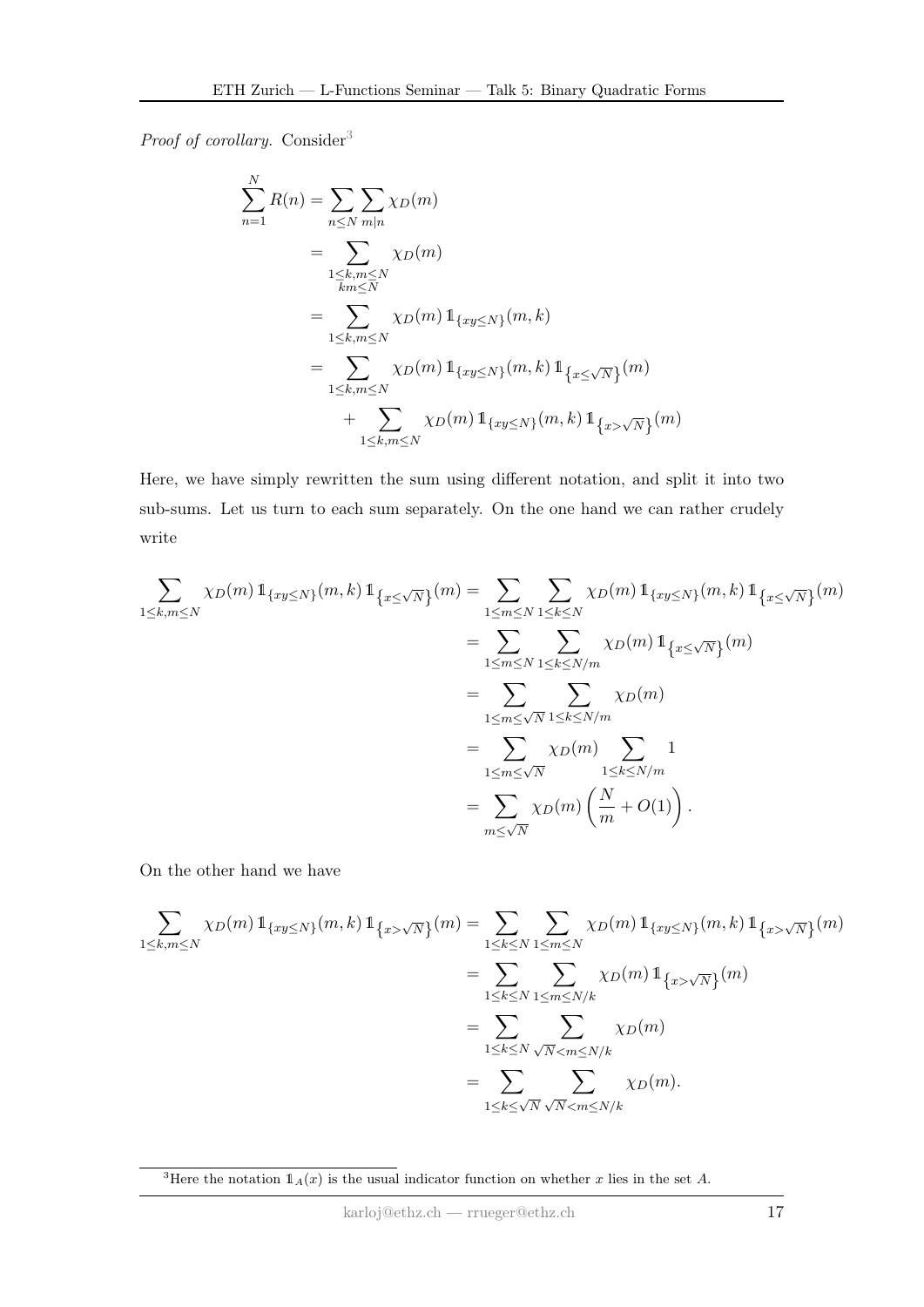Now we will look at the inner sum  $\sum_{\sqrt{N} \leq m \leq n/k} \chi_d(m)$ : for any given k, let

$$
r_1 = \min\left(\left\{r \in \mathbb{N} \mid rD > \sqrt{N}\right\}\right)
$$
\n
$$
r_2 = \max\left(\left\{r \in \mathbb{N} \mid rD < \frac{N}{k}\right\}\right)
$$

then

$$
\sum_{\sqrt{N} < m \le n/k} \chi_D(m) = \sum_{\sqrt{N} < m < r_1D} \chi_D(m) + \sum_{m = Dr_1}^{Dr_2} \chi_D(m) + \sum_{Dr_2 < m < N/k} \chi_D(m)
$$
\n
$$
= \sum_{\sqrt{N} < m < r_1D} \chi_D(m) + \sum_{r = r_1}^{r_2} \sum_{l = 1}^{D} \chi_D(rD + l) + \sum_{Dr_2 < m < N/k} \chi_D(m)
$$
\n
$$
= \sum_{\sqrt{N} < m < r_1D} \chi_D(m) + \sum_{r = r_1}^{r_2} \sum_{l = 1}^{D} \chi_D(rD + l) + \sum_{Dr_2 < m < N/k} \chi_D(m)
$$
\n
$$
= \sum_{\sqrt{N} < m < r_1D} \chi_D(m) + \sum_{r = r_1}^{r_2} \sum_{l = 1}^{D} \chi_D(l) + \sum_{Dr_2 < m < N/k} \chi_D(m)
$$
\n
$$
= \sum_{\sqrt{N} < m < r_1D} \chi_D(m) + \sum_{Dr_2 < m < N/k} \chi_D(m)
$$
\n
$$
= O(1)
$$

Here we used that  $\chi_D$  is a non-principal Dirichlet character modulo  $|D|$ . Hence

$$
\sum_{m=1}^{N} R(n) = \sum_{m \leq \sqrt{N}} \chi_D(m) \left( \frac{N}{m} + O(1) \right) + O(\sqrt{N})
$$
  
=  $N \sum_{m \leq \sqrt{N}} \chi_D(m) \left( \frac{1}{m} + O\left(\frac{1}{N}\right) \right) + O(\sqrt{N})$   
=  $N \sum_{m \leq \sqrt{N}} \frac{\chi_D(m)}{m} + \sum_{m \leq \sqrt{N}} O\left(\frac{1}{N}\right) + O(\sqrt{N})$   
=  $N \sum_{m \leq \sqrt{N}} \frac{\chi_D(m)}{m} + O\left(\frac{1}{\sqrt{N}}\right) + O(\sqrt{N}).$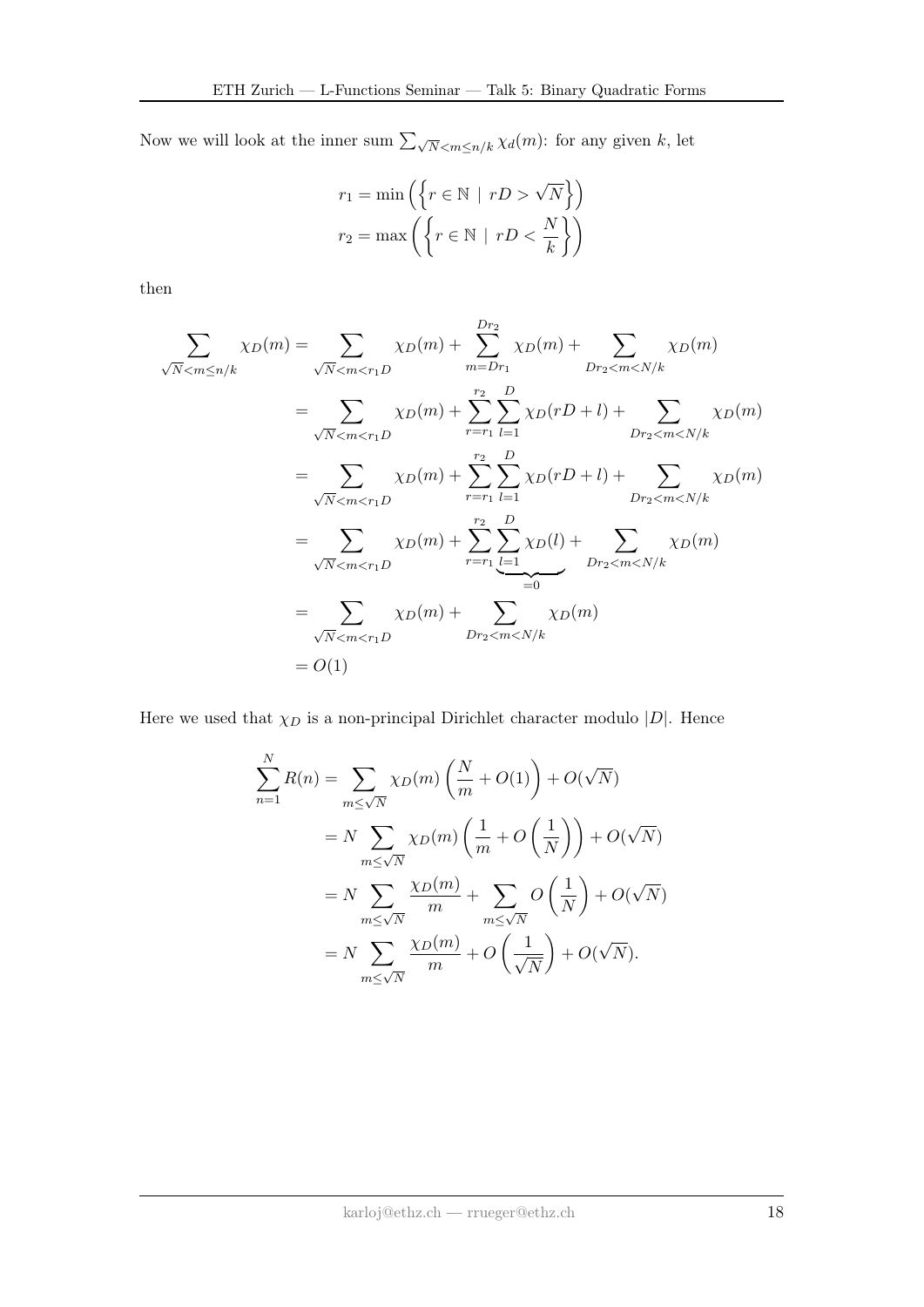So

$$
\lim_{N \to \infty} \frac{1}{N} \sum_{n=1}^{N} R(n) = \lim_{N \to \infty} \left( \sum_{m \le \sqrt{N}} \frac{\chi_D(m)}{m} + O\left(\frac{1}{N^{3/2}}\right) + O\left(\frac{1}{\sqrt{N}}\right) \right)
$$

$$
= \sum_{m=1}^{\infty} \frac{\chi_D(m)}{m}
$$

$$
= L(1, \chi_D)
$$

 $\Box$ 

Remark. Note that the trick of splitting the sum into intervals of length  $|D|$  to conclude that

$$
\sum_{1 \le k,m \le N} \chi_D(m) \, 1\!\!1_{\{xy \le N\}}(m,k) \, 1\!\!1_{\{x > \sqrt{N}\}}(m) = O(\sqrt{N})
$$

does not work for the first sum

$$
\sum_{1 \leq k,m \leq N} \chi_D(m) \, \mathbb{1}_{\{xy \leq N\}}(m,k) \, \mathbb{1}_{\{x \leq \sqrt{N}\}}(m)
$$

using the same steps, we obtain

$$
\sum_{1 \leq k,m \leq N} \chi_D(m) \, 1_{\{xy \leq N\}}(m,k) \, 1_{\{x \leq \sqrt{N}\}}(m) = \sum_{1 \leq k \leq N} \sum_{1 \leq m \leq N} \chi_D(m) \, 1_{\{xy \leq N\}}(m,k) \, 1_{\{x \leq \sqrt{N}\}}(m)
$$
\n
$$
= \sum_{1 \leq k \leq N} \sum_{1 \leq m \leq N/k} \chi_D(m) \, 1_{\{x \leq \sqrt{N}\}}(m)
$$
\n
$$
= \sum_{1 \leq k \leq N} \sum_{m \leq \min(\sqrt{N}, N/k)} \chi_D(m)
$$

and there is little we can do with the min  $(\sqrt{N}, N/k)$  condition.

To prove the Theorem, we will need the following auxiliary

**Lemma 6.4.** Let  $G$  be a group that acts on the finite sets  $X, Y$ . Define the diagonal group action  $G \times (X \times Y) \to X \times Y$  by  $(g, (x, y)) \mapsto (g \cdot x, g \cdot y)$ . Further, let  $S \subseteq X \times Y$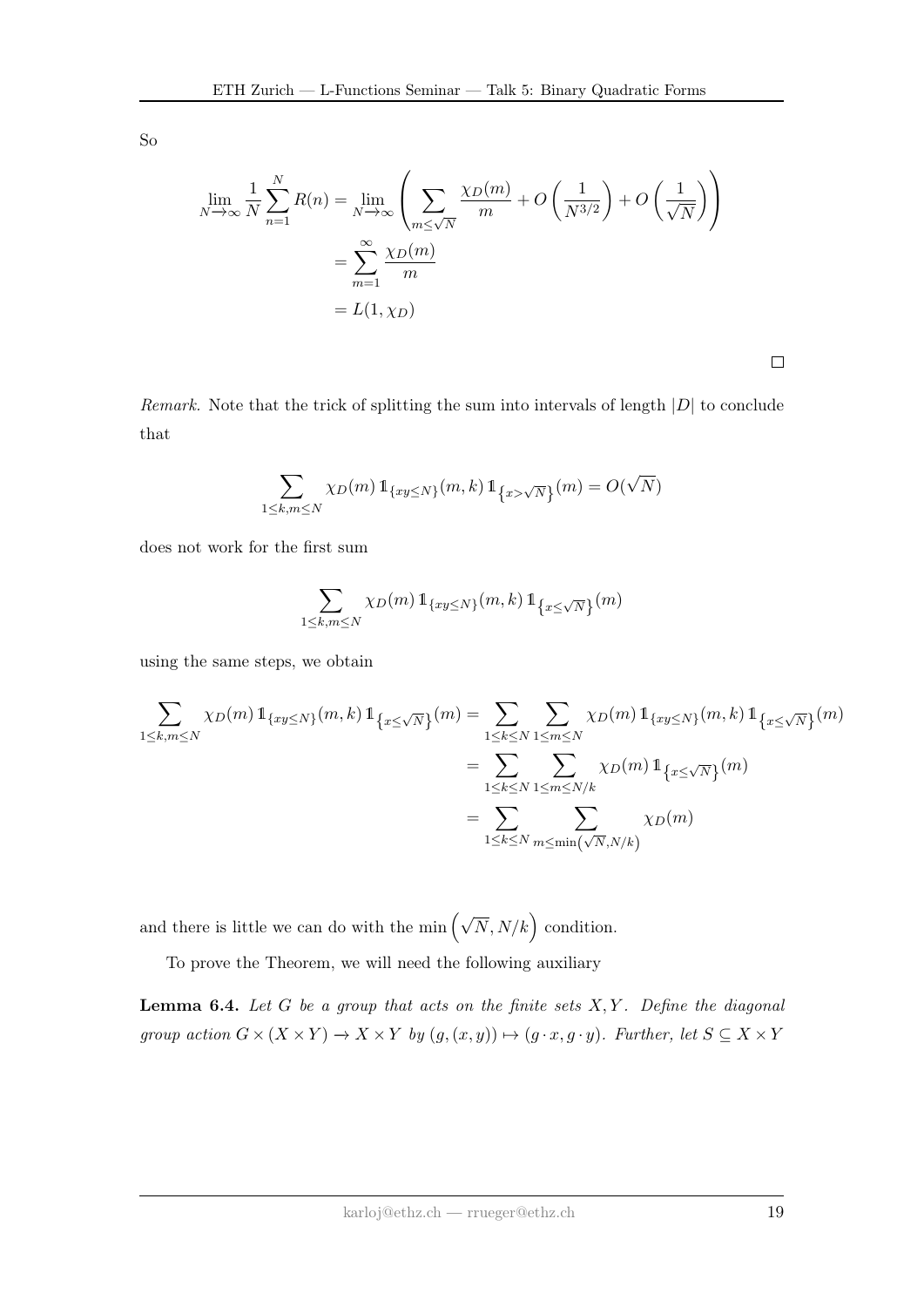be a G-invariant subset (that is,  $G \cdot S \subseteq S$ ). Finally, define

$$
Y_x = \{ y \in Y \mid (x, y) \in S \}
$$
  

$$
X_y = \{ x \in X \mid (x, y) \in S \}
$$
  

$$
G_x = \text{Stab}_G(x) = \{ g \in G \mid gx = x \}
$$

Then

$$
|S/G| = \sum_{x \in X/G} |Y_x/G_x| = \sum_{y \in Y/G} |X_y/G_y|
$$

where, as usual, the "quotient" notation of a set by a group is the set of orbits within the set under the group action of the group.

*Proof of the Theorem.* Let  $R^*(n)$  be the number of non-equivalent primitive representation of n by forms of discriminant D. We call a representation  $f(x_0, y_0) = n$  primitive, if  $x_0$  and  $y_0$  are coprime. Now we have

$$
R(n) = \sum_{\substack{g \ge 1 \\ g^2 \mid n}} R^* \left(\frac{n}{g^2}\right)
$$

Indeed, suppose  $f(x_1, y_1)$  is a non-primitive representation with  $x_1 = gx_0$  and  $y_1 = gy_0$ for  $x_0, y_0$  coprime. Then  $f(x_1, y_1) = g^2 f(x_0, y_0) = n$ . Hence  $f(x_0, y_0)$  is a representation of  $n/g^2$ . Now we want to prove an easier way to calculate  $R^*(n)$ . We claim that

$$
R^*(n) = |\{b \in \{0, \ldots, 2n-1\} \mid b^2 \equiv D \pmod{4n}\}|.
$$

and prove this claim using the Auxiliary lemma with

$$
G = SL_2(\mathbb{Z})
$$
  
\n
$$
X = \{ f(x, y) = ax^2 + bxy + cy^2 \mid b^2 - 4ac = D \}
$$
  
\n
$$
Y = \{ (x, y) \in \mathbb{Z}^2 \mid \gcd(x, y) = 1 \}
$$
  
\n
$$
S = \{ (f, (x, y)) \in X \times Y \mid f(x, y) = n \}
$$

In this notation

• The action of G on Y is defined by  $\Gamma \cdot (x, y) = \Gamma(x, y)^T$  (where the product is the usual matrix-vector multiplication and we abuse notation and interpret the result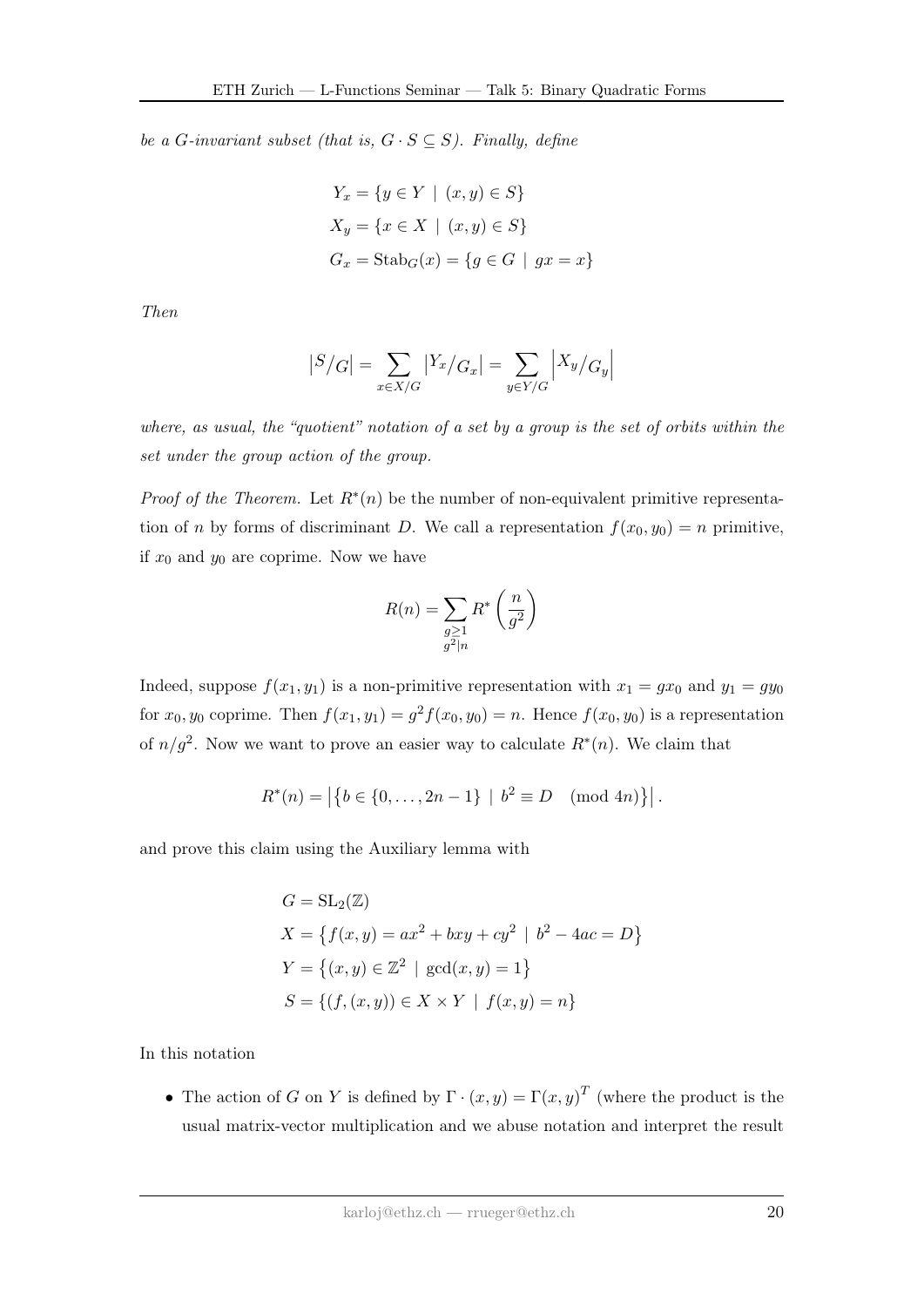of  $\Gamma(x, y)^T = (x', y')^T$  as a tuple  $(x', y')$  so that  $\Gamma \cdot (x, y)$  lies in Y again). Indeed

$$
\Gamma \cdot (x, y) = \Gamma(x, y)^{T} = \Gamma \begin{pmatrix} x \\ y \end{pmatrix} = \begin{pmatrix} \Gamma_{11} & \Gamma_{12} \\ \Gamma_{21} & \Gamma_{22} \end{pmatrix} \begin{pmatrix} x \\ y \end{pmatrix} = \begin{pmatrix} \Gamma_{11}x + \Gamma_{12}y \\ \Gamma_{21}x + \Gamma_{22}y \end{pmatrix}
$$

is consistent with our previous definitions of the  $SL_2(\mathbb{Z})$  action.

• The action of G on X is defined by  $\Gamma \cdot f(x,y) = f(\Gamma^{-1}(x,y)^T)$  (where we abuse notation and write  $f((x, y))$  to mean  $f(x, y)$ ). Note that the inverse is necessary for the associativity property of a well-defined group action to be satisfied:

$$
(\Gamma \Delta) \cdot f(x, y) = f((\Gamma \Delta)^{-1} \cdot (x, y))
$$
  
=  $f((\Delta^{-1} \Gamma^{-1}) \cdot (x, y))$   
=  $f(\Delta^{-1} \cdot (\Gamma^{-1} \cdot (x, y)))$   
=  $\Delta \cdot f((\Gamma^{-1} \cdot (x, y)))$   
=  $\Gamma \cdot (\Delta \cdot f(x, y)).$ 

Without the inverse, we get

$$
(\Gamma \Delta) \cdot f(x, y) = f((\Gamma \Delta) \cdot (x, y))
$$

$$
= f(\Gamma(\Delta \cdot (x, y)))
$$

$$
= \Gamma \cdot f(\Delta \cdot (x, y))
$$

$$
= \Delta \cdot (\Gamma \cdot f(x, y))
$$

$$
\neq \Gamma \cdot (\Delta \cdot f(x, y))
$$

- $X/G$  are the equivalence classes of quadratic binary forms of discriminant D under the  $SL_2(\mathbb{Z})$ -action.
- $Y_f$  is the set of primitive representations of n by f.
- $Y_f/G_f$  is the set of primitive non-equivalent representations of n by f.

Now verifying that S really is G-invariant is easy: let  $(f,(x,y))$  lie in  $X \times Y$ , and  $\Gamma$  in  $SL_2(\mathbb{Z})$  then

$$
\Gamma \cdot (f, z) = (\Gamma \cdot f, \Gamma \cdot (x, y))
$$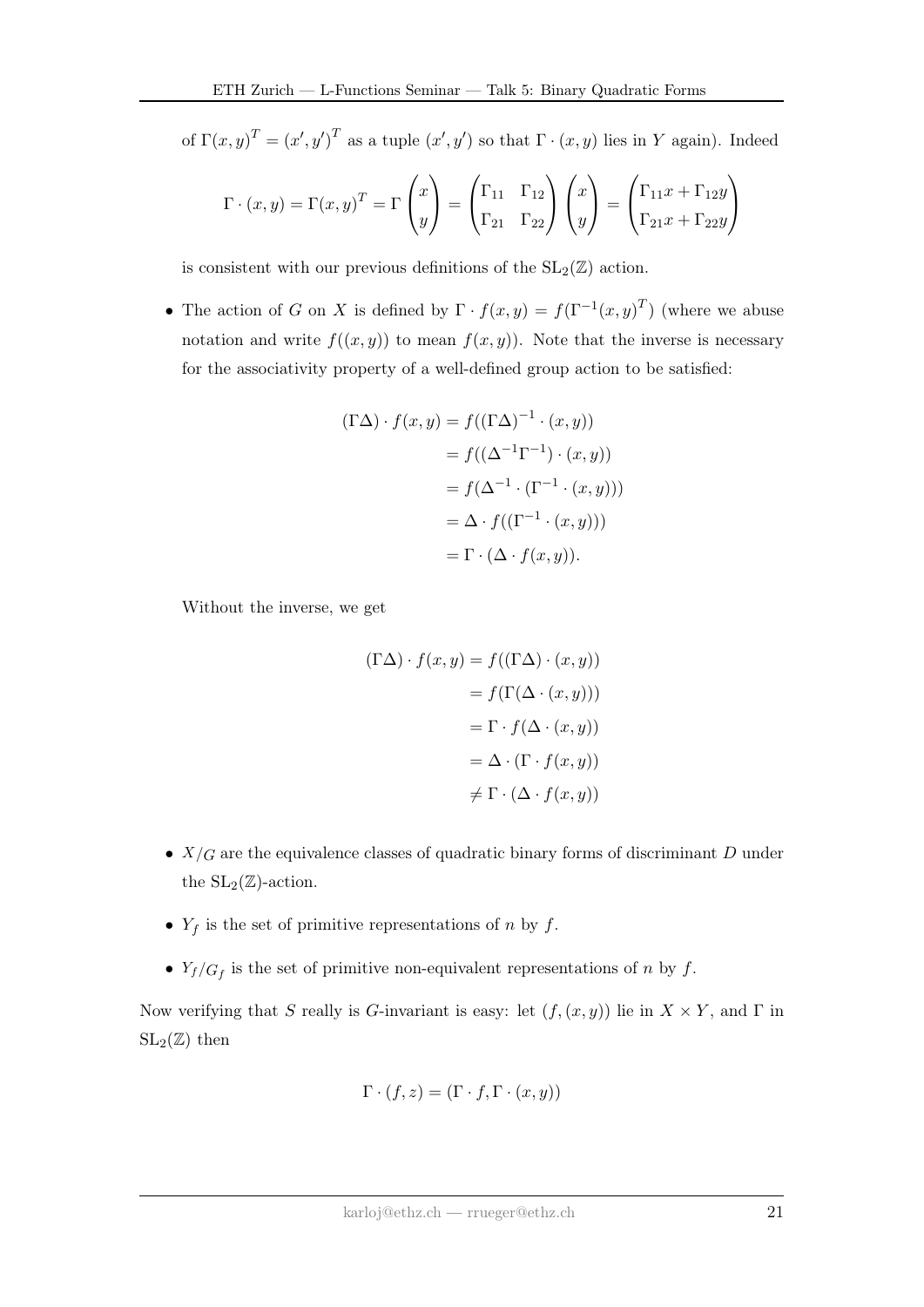and

$$
(\Gamma \cdot f)(\Gamma \cdot (x, y)) = f(\Gamma^{-1}(\Gamma \cdot (x, y))) = f((\Gamma^{-1} \Gamma) \cdot (x, y)) = f((x, y)) = f(x, y)
$$

so if  $f(x, y) = n$  (that is,  $(f, (x, y))$  lies in S) then  $\Gamma \cdot (f, (x, y))$  will also lie in S.

So, we are permitted to apply the lemma. On the one hand, we get

$$
|S/G| = \sum_{f \in X/G} |Y_x/G_f| = \sum_{f \in X/G} R^*(n, f) = R^*(n)
$$

and on the other hand we get

$$
|S/G| = \sum_{z \in Y/G} |X_z/G_z|.
$$

For this we note for all  $(x, y)$  in Y,  $(1, 0) \sim (x, y)$  via

$$
\begin{pmatrix} x & -b \\ y & a \end{pmatrix} \begin{pmatrix} 1 \\ 0 \end{pmatrix} = \begin{pmatrix} x \\ y \end{pmatrix} \quad \text{with} \quad \det \begin{pmatrix} x & -b \\ y & a \end{pmatrix} = ax + by
$$

whereby a, b are the Bezout-coefficients with  $ax + by = 1$  (which exist, because x, y are coprime) making the matrix<sup>[4](#page-0-0)</sup>  $(x, -b; y, a)$  an element of  $SL_2(\mathbb{Z})$ . Hence  $Y/G$  has only one orbit, which is represented by  $(1,0)$ . Hence

$$
|S/G| = \sum_{z \in Y/G} |X_z/G_z| = |X_{(1,0)}/G_{(1,0)}|.
$$

For this element, we have

$$
G_{(1,0)} = \{ g \in G \mid g \cdot (1,0) = (1,0) \} = \left\{ \begin{pmatrix} 1 & r \\ 0 & 1 \end{pmatrix} \mid r \in \mathbb{Z} \right\} \subseteq SL_2(\mathbb{Z})
$$

<sup>4</sup>Using the usual inline-matrix notation, where commas indicate the next column, and semicolons the next row starting at the top left.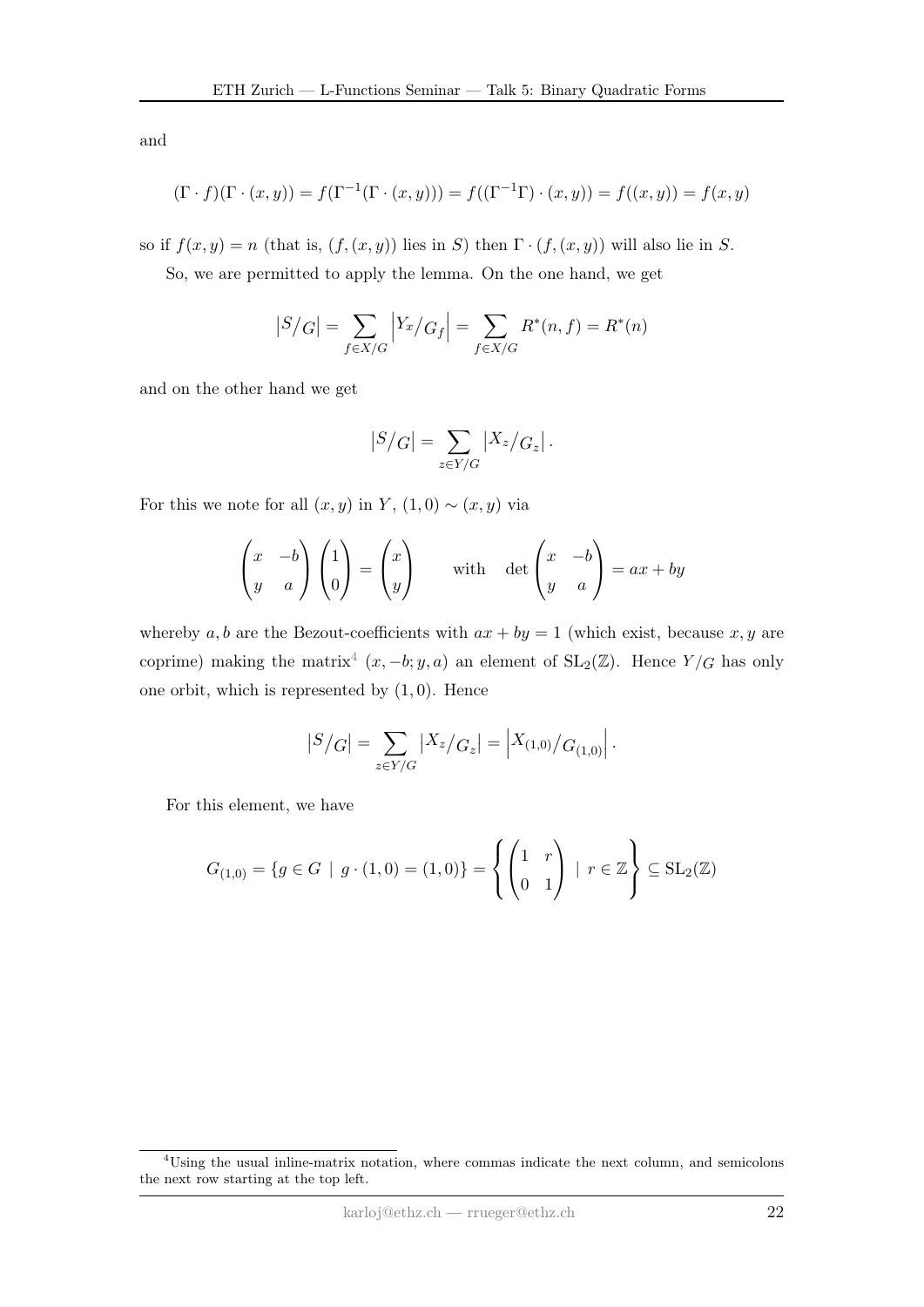and

$$
X_{(1,0)} = \{f \in X \mid (f,(1,0)) \in S\}
$$
  
=  $\{f \in X \mid f(1,0) = n\}$   
=  $\{f(x,y) = ax^2 + bxy + cy^2 \in X \mid f(1,0) = a = n\}$   
=  $\{f \in X \mid f(x,y) = nx^2 + bxy + \frac{b^2 - D}{4n}y^2\}$   
=  $\{nx^2 + bxy + \frac{b^2 - D}{4n}y^2 \mid \frac{b^2 - D}{4n} \in \mathbb{Z}\}$   
=  $\{nx^2 + bxy + \frac{b^2 - D}{4n}y^2 \mid b \in \mathbb{Z}, b^2 \equiv D \pmod{4n}\} \subseteq X$ 

Now, for any  $(1, r; 0, 1)$  in  $G_{(1,0)}$  acting on f in  $X_{(1,0)}$  we obtain

$$
\begin{pmatrix} 1 & r \ 0 & 1 \end{pmatrix} \cdot f(x, y) = nx^2 + (b + 2nr)xy + \frac{(b + 2nr)^2 - D}{4n}y^2
$$

and see that any two  $nx^2 + bxy + ((b^2 - D)/4n)y^2$ ,  $nx^2 + b'xy + (((b')^2 - D)/4n)y^2$  are equivalent under  $G_{(1,0)}$  if and only if  $b \equiv b' \pmod{2n}$ . So

$$
|S/G| = \sum_{z \in Y/G} |X_z/G_z|
$$
  
=  $|X_{(1,0)}/G_{(1,0)}|$   
=  $|\{b \in \{0, ..., 2n-1\} | b^2 \equiv D \pmod{4n}\}|.$ 

and conclude

$$
R^*(n) = |\{b \in \{0, \ldots, 2n-1\} \mid b^2 \equiv D \pmod{4n}\}|.
$$

Now, by using the Chinese remainder theorem, we obtain

$$
R^*(n) = \prod_{p \text{ prime}} R^*(p^{v_p(n)})
$$

where  $v_p(n)$  is the p-adic valuation<sup>[5](#page-0-0)</sup> of n. Now, we would like to get a cleaner representation of

$$
R^*(p^k) = \left| \left\{ b \in \left\{0, \ldots, 2p^k - 1\right\} \; \middle| \; b^2 \equiv D \pmod{4p^k} \right\} \right|.
$$

<sup>&</sup>lt;sup>5</sup>This counts the number of times p divides n, as such  $n = \prod_{(p \text{ prime})} p^{v_p(n)}$ .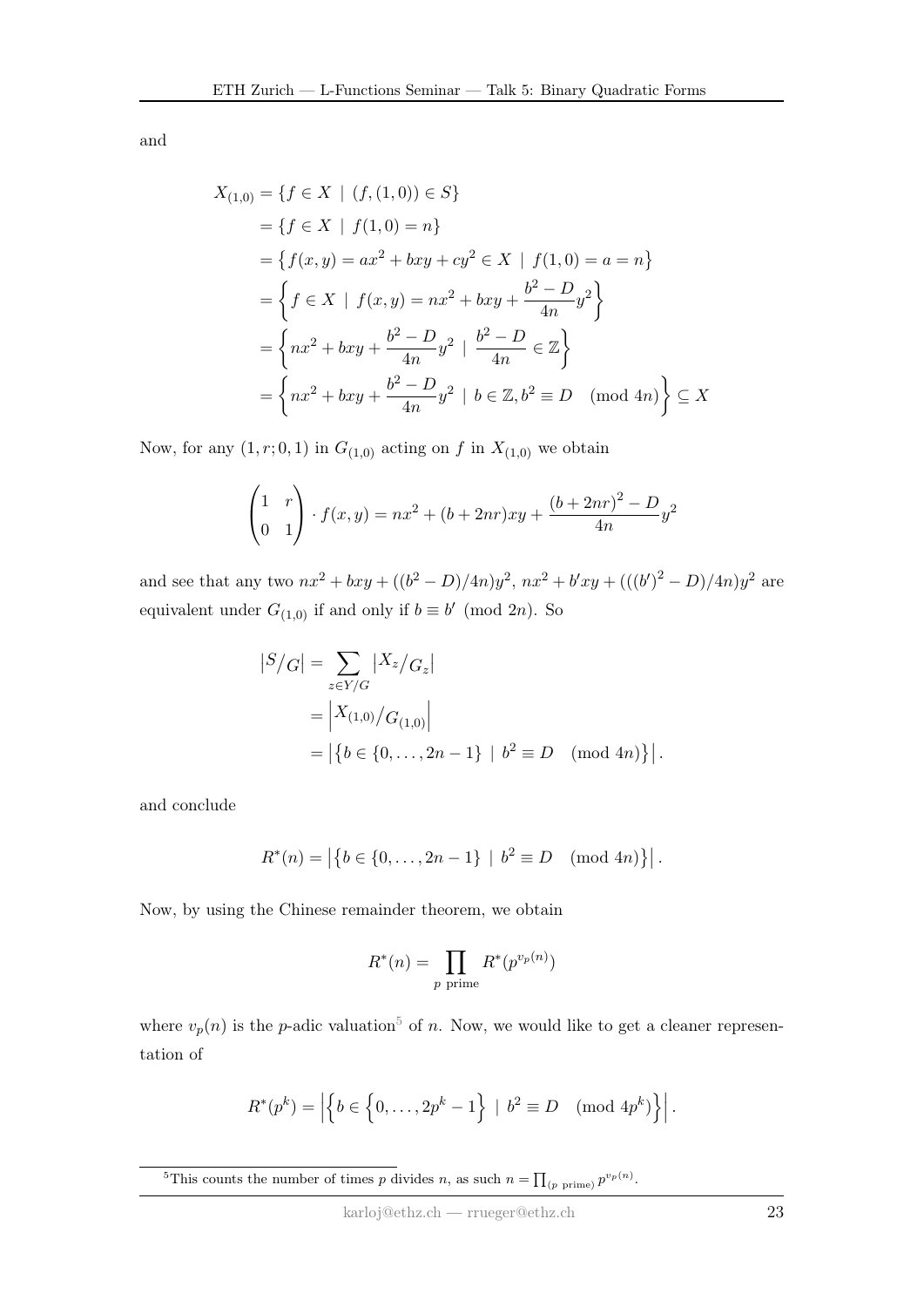Our first step is to note that

$$
R^*(p^k) = \frac{1}{2} \left| \left\{ b \in \left\{ 0, \dots, 4p^k - 1 \right\} \; | \; b^2 \equiv D \pmod{4p^k} \right\} \right|
$$

because every solution of  $b^2 \equiv D \pmod{4p^k}$  in  $\{0, \ldots, 2p^k-1\}$  corresponds to a solution in  $\{2p^k, \ldots, 4p^k-1\}$  by adding  $2p^k$ . Indeed, for b in  $\{0, \ldots, 2p^k-1\}$  we have

$$
b^2 \equiv (b + 2p^k)^2 \equiv b^2 + 4p^k(b + p^k) \equiv D \pmod{4p^k}
$$
.

So if we look at all  $\{0, \ldots, 4p^k-1\}$  we get twice the number of solutions as are contained in  $\{0,\ldots,2p^k-1\}$ . Now, assuming  $p\neq 2$ , we can apply the Chinese remainder theorem again, to obtain

$$
R^*(p^k) = \frac{1}{2} \left| \left\{ b \in \left\{ 0, \dots, 4p^k - 1 \right\} \mid b^2 \equiv D \pmod{4p^k} \right\} \right|
$$
  
=  $\frac{1}{2} \left| \left\{ b \in \left\{ 0, \dots, p^k - 1 \right\} \mid b^2 \equiv D \pmod{p^k} \right\} \right|$   
 $\cdot \left| \left\{ b \in \{0, \dots, 4\} \mid b^2 \equiv D \pmod{4} \right\} \right|$ 

To calculate

$$
|\{b \in \{0, \dots, 4\} \mid b^2 \equiv D \pmod{4}\}|
$$

we need to perform a case distinction for possible values of the fundamental discriminant D

- (i) (Case 1:  $D \equiv 1 \pmod{4}$ ) Here, there are two possible solutions for  $b = 1, 3$ .
- (ii) (Case 2:  $D \equiv 0 \pmod{4}$ ) Here, there are two possible solutions for  $b = 0, 2$ .

Alas, in both cases, we get 2 solutions and we can conclude that

$$
R^*(p^k) = \left| \left\{ b \in \left\{0, \ldots, p^k - 1\right\} \mid b^2 \equiv D \pmod{p^k} \right\} \right|.
$$

Now we will prove the Theorem for  $p \neq 2$ . We note that

(i) If  $p \nmid D$ , then  $D \not\equiv 0 \pmod{p^k}$  and

$$
\left| \left\{ b \in \left\{0, \ldots, p^k - 1\right\} \: \middle| \: b^2 \equiv D \pmod{p^k} \right\} \right| = \begin{cases} 2, & \text{if } \exists b : b^2 \equiv D \pmod{p^k} \\ 0, & \text{if } \not\exists b : b^2 \equiv D \pmod{p^k} \end{cases}
$$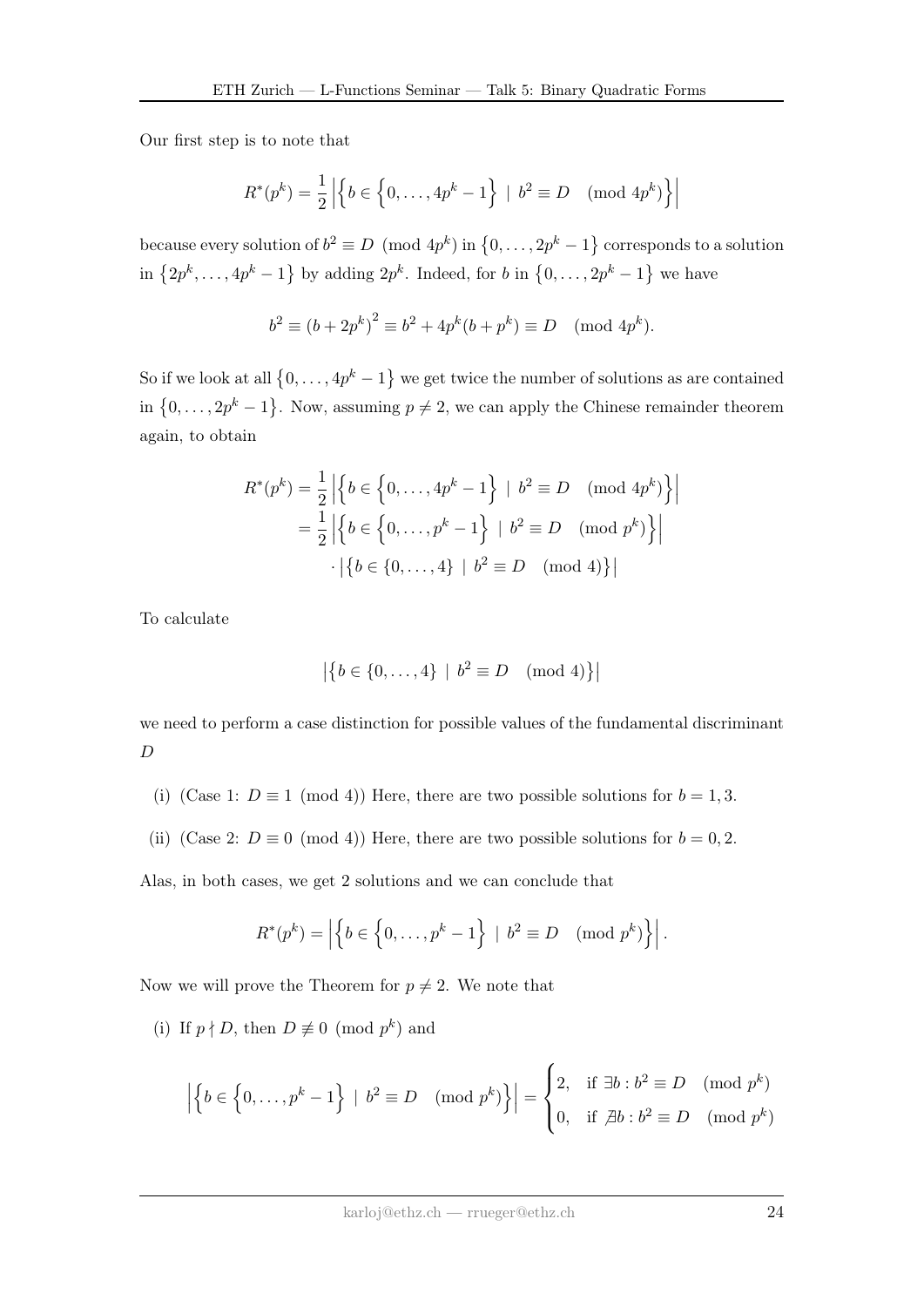It is clear, that if we have one solution b to  $b^2 \equiv D \pmod{p^k}$ , then  $-b$  is also a solution. Since  $b^2 \equiv D \not\equiv 0 \pmod{p^k}$  we see that  $b \not\equiv -b \pmod{p^k}$  and we have two distinct solutions.

We now want to prove that there are no more than 2 solutions. Let  $b, c$  be two solutions  $b^2 \equiv c^2 \equiv D \pmod{p^k}$  then  $(b - c)(b + c) \equiv 0 \pmod{p^k}$ . Then we have the following case distinction: If  $p^k$  divides  $(b-c)$ , then  $b \equiv c \pmod{p^k}$  (i.e. they are the same solution) and if  $p^k$  divides  $(b+c)$  then  $b \equiv -c \pmod{p^k}$  (i.e. they are the same solution but with a different sign). These are the two solutions above, in the case that  $D$  is a quadratic residue modulo  $p$ .

We are left with the case in which  $p \leq p^l < p^k$  divides  $(b - c)$ , and  $p^{l-k}$  divides  $(b+c)$ . That is, the case in which the factors of  $p^k$  split amongst  $(b+c)$  and  $(b-c)$ . In particular, we see that p divides both  $(b + c)$  and  $(b - c)$  and as such, p divides  $(b+c)+(b-c) = 2b$ . Assuming  $p \neq 2$ , we have that p divides b, and by extension that p divides D. This is in direct contradiction to our assumption that  $p \nmid D$ . Indeed, if p divides b then  $b = \lambda p$  for some integral  $\lambda$ ; combined with  $b^2 \equiv D \pmod{p^k}$ implying the existence of some integral  $\mu$  such that  $b^2 - D = (\lambda p)^2 - D = \mu p^k$  we have  $D = p(\mu p^{k-1} - \lambda^2 p)$ .

(ii) If  $p \mid D$ , then  $D \equiv 0 \pmod{p^k}$  and

$$
\left| \left\{ b \in \left\{0, \ldots, p^k - 1\right\} \: \middle| \: b^2 \equiv D \equiv 0 \pmod{p^k} \right\} \right| = \begin{cases} 1, & \text{if } k = 1 \\ 0, & \text{else.} \end{cases}
$$

If b is a solution to  $b^2 \equiv D \pmod{p^k}$  then there exists an integral  $\mu$  such that  $b^2 - D = \mu p^k$ . Moreover, if p divides D, we have an integral  $\delta$  such that  $D = p\delta$ . Now we rearrange to obtain  $b^2 = D + \mu p^k = \delta p + \mu p^k = p(\delta + \mu p^{k-1})$ . So p divides  $b<sup>2</sup>$  and as such b, hence there is an integral  $\beta$  such that  $b = \beta p$ . Substituting this back, we obtain  $b^2 - D = (\beta p)^2 - D = \mu p^k$ . Hence  $D = p(\beta^2 p - \mu p^{k-1})$ . If  $k > 1$ , then we have shown that  $p^2$  divides D, which cannot be, since D is a fundamental discriminant. If  $k = 1$ , then  $b = 0$  is the only valid solution.

Finally, we can substitute these results into

$$
R(p^k) = \sum_{\substack{g \ge 1 \\ g^2 \mid n}} R^* \left(\frac{p^k}{g^2}\right)
$$

We must now perform another case distinction.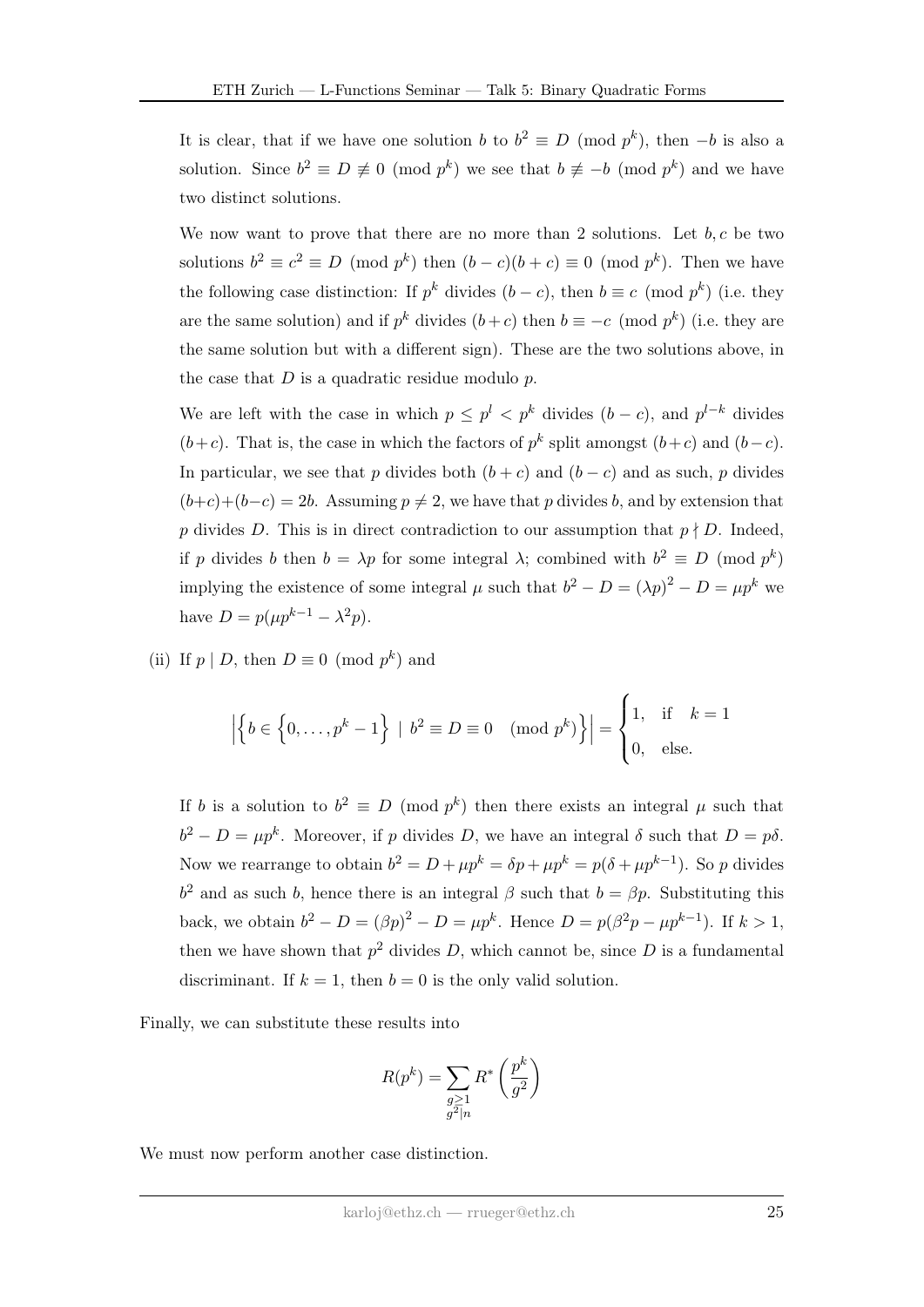(i) Case

$$
\left(\frac{D}{p}\right)=1
$$

Here,  $D$  is a non-trivial quadratic reside. So,

$$
R(p^{k}) = \sum_{\substack{g \geq 1 \\ g^{2}|n}} R^{*} \left(\frac{p^{k}}{g^{2}}\right)
$$
  
\n
$$
= \sum_{l=0}^{\lfloor k/2 \rfloor} R^{*} \left(\frac{p^{k}}{p^{2l}}\right)
$$
  
\n
$$
= \begin{cases} \sum_{l=0}^{k/2} R^{*} (p^{k}/p^{2l}), & \text{if } k \text{ even} \\ \sum_{l=0}^{(k-1)/2} R^{*} (p^{k}/p^{2l}), & \text{if } k \text{ odd} \end{cases}
$$
  
\n
$$
= \begin{cases} R^{*}(p^{k}/p^{k}) + \sum_{l=0}^{(k/2)-1} R^{*} (p^{k}/p^{2l}), & \text{if } k \text{ even} \\ \sum_{l=0}^{(k-1)/2} R^{*} (p^{k}/p^{2l}), & \text{if } k \text{ odd} \end{cases}
$$
  
\n
$$
= \begin{cases} R^{*}(1) + \sum_{l=1}^{k/2} R^{*}(p^{2l}), & \text{if } k \text{ even} \\ \sum_{l=0}^{(k-1)/2} R^{*}(p^{2l+1}), & \text{if } k \text{ odd} \end{cases}
$$
  
\n
$$
= \begin{cases} 1 + \sum_{l=1}^{k/2} 2, & \text{if } k \text{ even} \\ \sum_{l=0}^{(k-1)/2} 2, & \text{if } k \text{ odd} \end{cases}
$$
  
\n
$$
= k + 1
$$
  
\n
$$
= \sum_{l=0}^{k} \chi_{D}(p^{l})
$$

(ii) Case

$$
\left(\frac{D}{p}\right) = -1
$$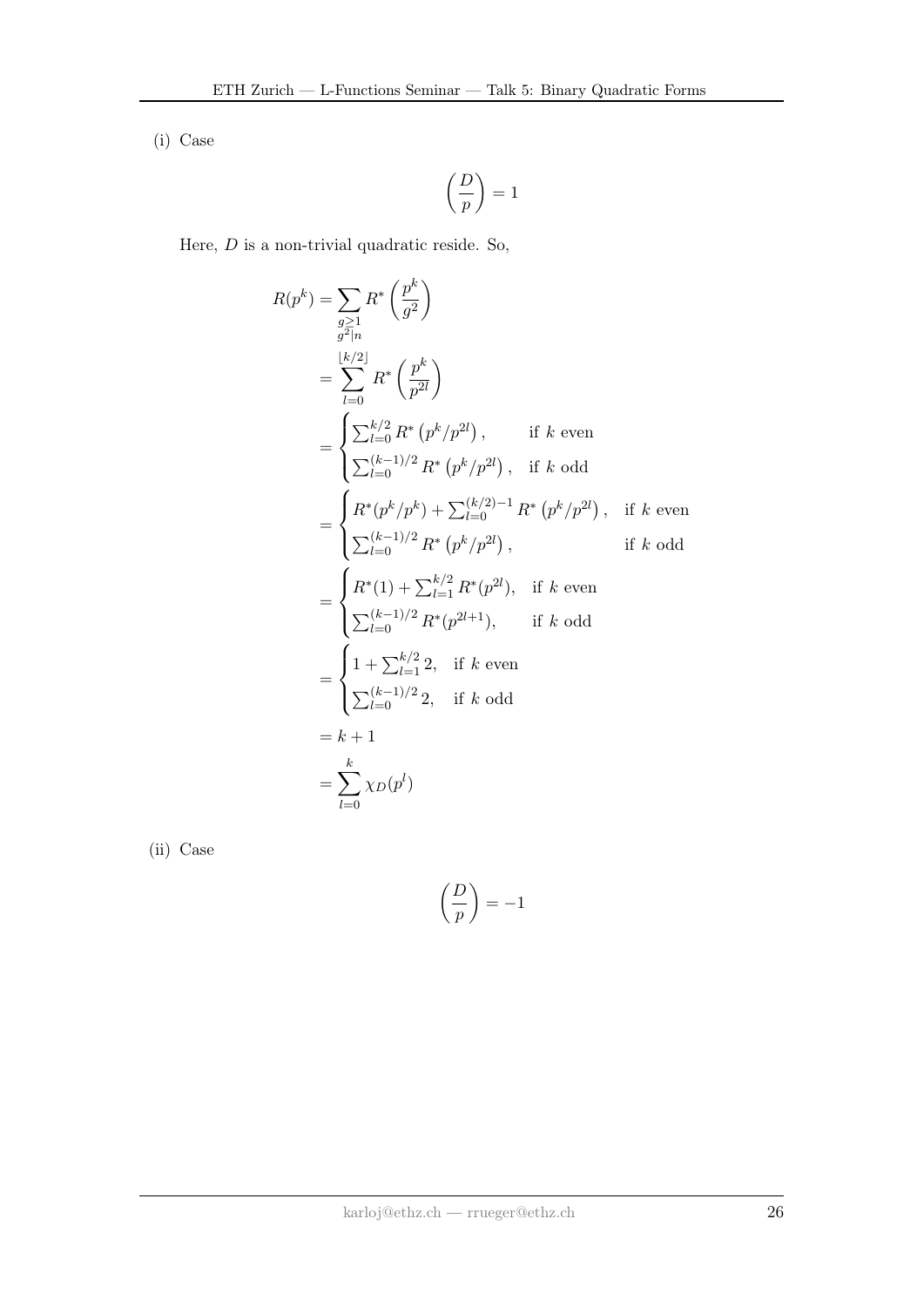here  $D$  is a non-quadratic reside modulo  $p$ , so (using the same rearrangements as above)

$$
R(p^k) = \dots
$$
  
= 
$$
\begin{cases} 1 + \sum_{l=1}^{k/2} 0, & \text{if } k \text{ even} \\ \sum_{l=0}^{(k-1)/2} 0, & \text{if } k \text{ odd} \end{cases}
$$
  
= 
$$
\begin{cases} 1, & \text{if } k \text{ even} \\ 0, & \text{if } k \text{ odd} \end{cases}
$$
  
= 
$$
\sum_{l=0}^{k} \chi_D(p^l)
$$

(iii) Case

 $\bigcap$ p  $\Big) = 0$ 

here  $p$  divides  $D$ , so

$$
R(p^{k}) = \dots
$$
  
= 
$$
\begin{cases} R^{*}(1) + \sum_{l=1}^{k/2} R^{*}(p^{2l}), & \text{if } k \text{ even} \\ \sum_{l=0}^{(k-1)/2} R^{*}(p^{2l+1}), & \text{if } k \text{ odd} \end{cases}
$$
  
= 
$$
\begin{cases} R^{*}(1) + \sum_{l=1}^{k/2} R^{*}(p^{2l}), & \text{if } k \text{ even} \\ R^{*}(p) + \sum_{l=1}^{(k-1)/2} R^{*}(p^{2l+1}), & \text{if } k \text{ odd} \end{cases}
$$
  
= 
$$
\begin{cases} 1 + \sum_{l=1}^{k/2} 0, & \text{if } k \text{ even} \\ 1 + \sum_{l=1}^{(k-1)/2} 0, & \text{if } k \text{ odd} \end{cases}
$$
  
= 1  
= 
$$
\sum_{l=0}^{k} \chi_{D}(p^{l})
$$

The proof for the case  $p = 2$  involves similar case distinctions.

 $\Box$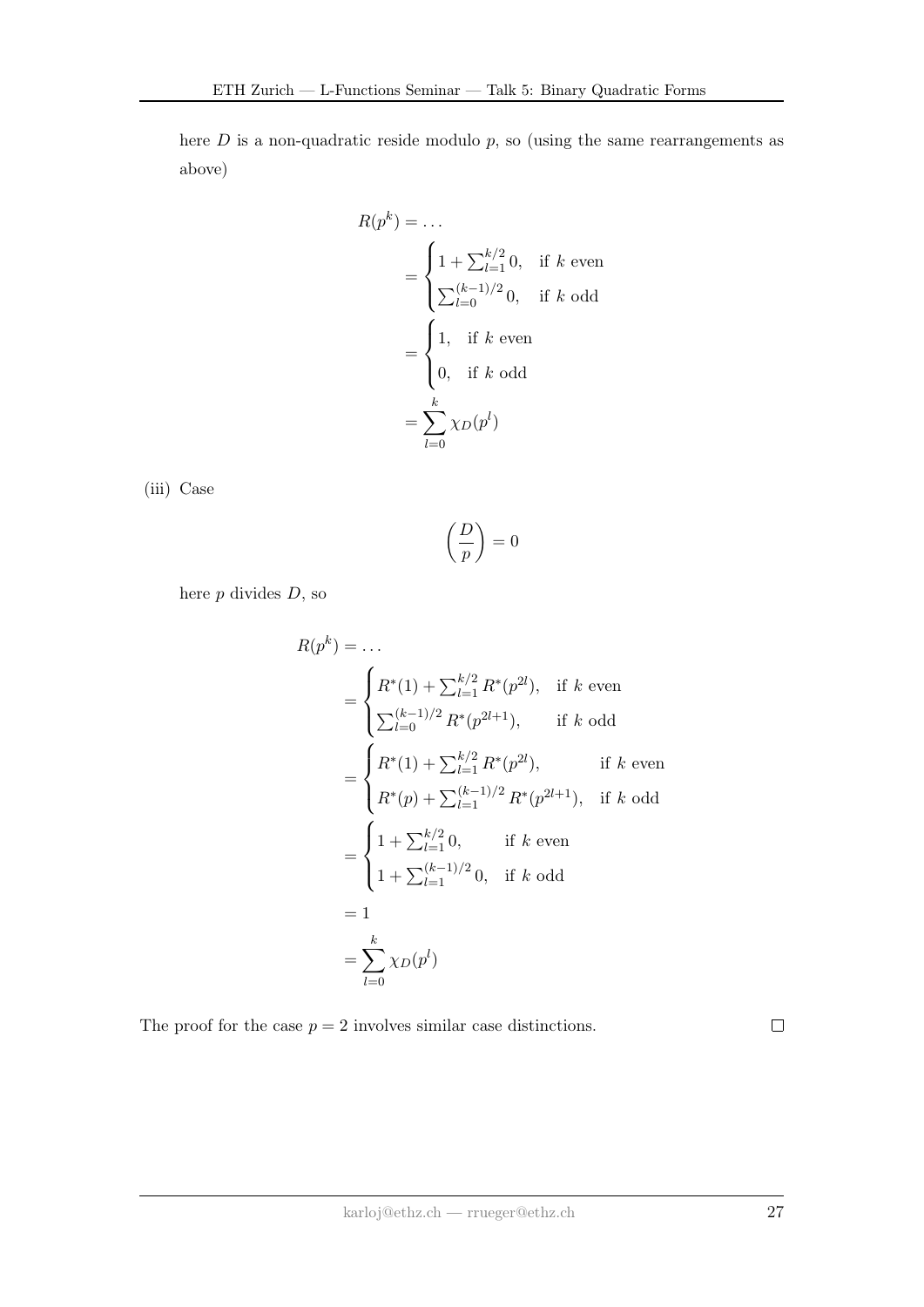**Theorem 6.5.** Let  $f$  be a binary quadratic form of discriminant  $D$ , which is positivedefinite if  $D < 0$ . Then the expected value of  $R(n, f)$  is given by

$$
\lim_{N \to \infty} \frac{1}{N} \sum_{i=1}^{N} R(n, f) = \begin{cases} \frac{2\pi}{w\sqrt{-D}} & \text{if } D < 0, \\ \frac{\log(\varepsilon_0)}{\sqrt{D}} & \text{if } D > 0 \end{cases}
$$

where w is the order of  $U_f$  and  $\varepsilon_0$  is the fundamental value of f.

*Proof.* In this proof, we must distinguish between the cases  $D > 0$  and  $D < 0$ . Let us begin with  $D < 0$ .

We begin with two observations

- (i) The automorphism group of  $f$  is finite, of order  $w$ ; and
- (ii) The automorphism group  $U_f \setminus \{id\}$  of f has no fixed points when operating on  $(\mathbb{Z} \setminus \{0\})^2$ .

From these we can conclude that

$$
R(n, f) = \frac{1}{w} | \{ (x, y) \in \mathbb{Z}^2 \mid ax^2 + bxy + cy^2 = n \} |.
$$

Therefore

$$
\sum_{n=1}^{N} R(n, f) = \frac{1}{w} | \{ (x, y) \in \mathbb{Z}^2 \mid ax^2 + bxy + cy^2 \le N \} |
$$

Now,

$$
|\{(x,y) \in \mathbb{Z}^2 \mid ax^2 + bxy + cy^2 \le N\}|
$$

describes the number of integral points inscribed by a tilted ellipse. In turn, the area



Figure 6.1: The area inscribed within the ellipse gives an estimation of the number of integral points within the ellipse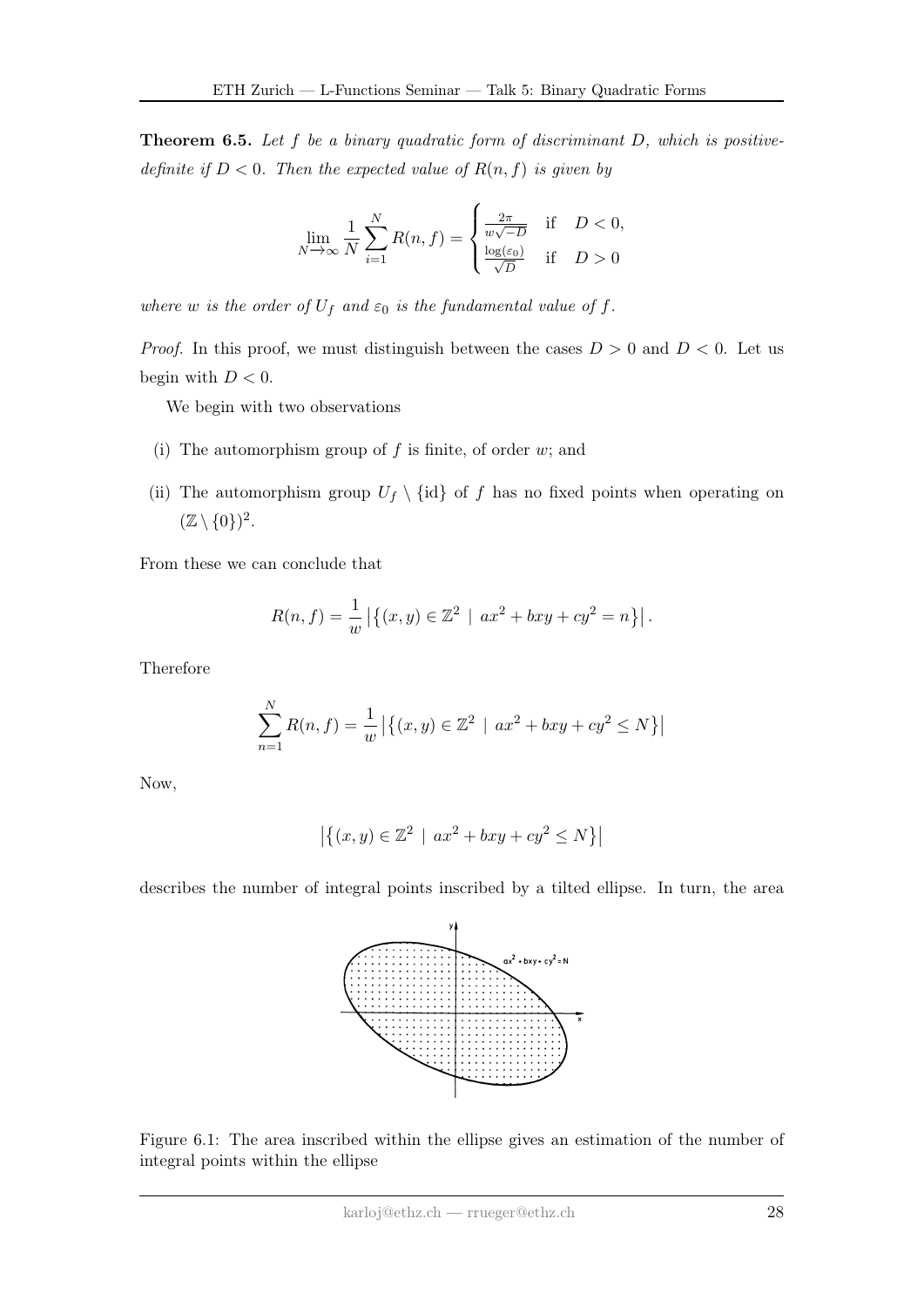within the ellipse asymptotically counts the number of integer pairs inscribed by the ellipse. This area inscribed by an ellipse with a major axis length of  $\alpha$  and a minor axis length of  $\beta$  is given by  $\pi \alpha \beta$ . Intuitively, this result can be seen by beginning with a circle of radius  $\alpha$ , whose area is  $\pi \alpha^2$  and then scaling the y-axis by  $\beta/\alpha$  to obtain the area  $\pi \alpha^2 \cdot (\beta/\alpha) = \pi \alpha \beta$  of the ellipse with axis lengths of  $\alpha, \beta$ . In our case, this amounts to an area of

$$
2\pi \frac{N}{\sqrt{|D|}}
$$

(Calculating the axis lengths isn't necessarily trivial in the tilted ellipse case). Hence

$$
\lim_{N \to \infty} \left( \frac{1}{N} \left| \left\{ (x, y) \in \mathbb{Z}^2 \: \mid \: ax^2 + bxy + cy^2 \le N \right\} \right| \right) = 2\pi \frac{1}{\sqrt{D}}
$$

which is our desired result.

Now, we must show the result for  $D > 0$ . Although we will use a similar method, we can no longer use the fact that  $U_f$  is finite. So, instead of counting all solutions and dividing by the number of equivalent ones, we will simply find a bounded representative of every solution. This approach is somewhat similar to the reduction in the proof of Theorem [2.1.](#page-2-1)

To that end, let f be a binary quadratic form of discriminant  $D$ ,  $\Gamma$  in the automorphism group  $U_f$  and  $(x, y)$  a representation of n under f (i.e.  $f(x, y) = n$ ). Then  $\Gamma \cdot (x, y) = (x', y')$  also has  $f(x', y') = n$ . Now we will perform some manipulations to obtain a new "reduced" form. With

$$
\varepsilon_{\Gamma} = \frac{\Gamma_{11} + \Gamma_{22}}{2} + \frac{\Gamma_{21}}{2a}\sqrt{D}
$$

we get

$$
x' + \frac{b - \sqrt{D}}{2a}y' = \varepsilon_{\Gamma} \cdot \left(x + \frac{b - \sqrt{D}}{2a}y\right)
$$

and using the substitutions

$$
\theta = \frac{-b + \sqrt{D}}{2a} , \qquad \theta' = \frac{-b - \sqrt{D}}{2a}
$$

so that

$$
ax^{2} + bxy + cy^{2} = a(x - \theta y)(x - \theta' y)
$$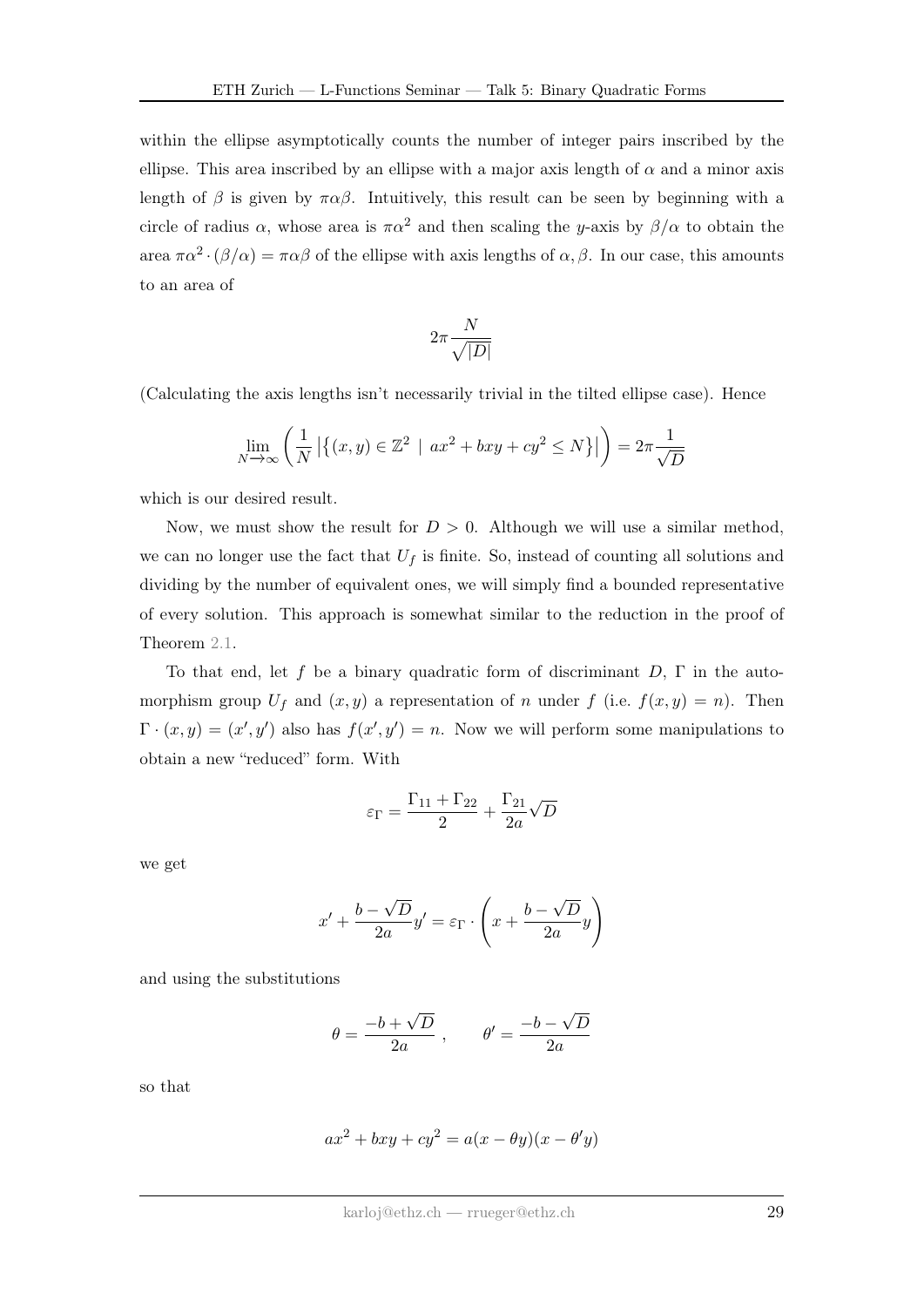and so that

$$
x' - \theta y' = \varepsilon_{\Gamma} \cdot (x - \theta y) , \qquad x - \theta' y = \varepsilon_{\Gamma} \cdot (x' - \theta' y')
$$

we finally get

$$
\frac{x' - \theta'y'}{x' - \theta y'} = \frac{1}{\varepsilon_{\Gamma}^2} \cdot \frac{x - \theta'y}{x - \theta y} = \frac{1}{\varepsilon_0^{2k}} \cdot \frac{x - \theta'y}{x - \theta y}
$$

since every  $\varepsilon_{\Gamma}$  is of the form  $\pm \varepsilon_0^k$ , for some k. From the proof of Theorem [5.1,](#page-12-4) we see that  $U_f \cong \mathbb{Z} \times \mathbb{Z}/2\mathbb{Z}$  via the map

$$
\Gamma \mapsto \varepsilon_{\Gamma} = \frac{\Gamma_{11} + \Gamma_{22}}{2} + \frac{\Gamma_{21}}{2a}\sqrt{D} = \pm \varepsilon_0^k
$$

hence, for every k we can find a  $\Gamma$  such that  $\varepsilon_{\Gamma}^2 = \varepsilon_0^{2k}$ . Moreover, from the proof of Theorem [5.1,](#page-12-4) we see that  $\varepsilon_0 > 1$ , so by choosing  $\Gamma$  carefully from  $U_f$  we can force  $\varepsilon_{\Gamma}^{-2k}$ Γ to be arbitrarily small. Moreover, we can dictate the sign of  $(x' - \theta' y')/(x' - \theta y')$  by potentially multiplying  $\Gamma$  by  $-1$ . As such, we can choose a  $\Gamma$  with corresponding  $\varepsilon_{\Gamma} = \varepsilon_0^{2k}$ such that the to  $(x, y)$  equivalent solution  $(x', y') = \Gamma \cdot (x, y)$  satisfies

$$
1 < \frac{x'-\theta'y'}{x'-\theta y'} = \frac{1}{\varepsilon_{\Gamma}^2} \cdot \frac{x-\theta'y}{x-\theta y} = \frac{1}{\varepsilon_0^{2k}} \cdot \frac{x-\theta'y}{x-\theta y} \le \varepsilon_0^2
$$

In fact, there can only be one such  $\Gamma$  (and as a consequence, only one equivalent solution  $(x', y')$  for which  $(x' - \theta' y')/(x' - \theta y')$  lies in the interval  $(1, \varepsilon_0^2]$ . For any other  $\Gamma'$ , we would obtain a different  $k' = k + l$  value for which  $\varepsilon_{\Gamma'}^2 = \varepsilon_0^{2k'}$  $0^{2k'}$ , which would push the quotient

$$
\varepsilon_0^{-2l}<\frac{x''-\theta''y''}{x''-\theta y'}=\frac{1}{\varepsilon_{\Gamma'}^2}\cdot\frac{x-\theta' y}{x-\theta y}=\frac{1}{\varepsilon_0^{2k'}}\cdot\frac{x-\theta' y}{x-\theta y}=\frac{1}{\varepsilon_0^{2(k+l)}}\cdot\frac{x-\theta' y}{x-\theta y}\leq \varepsilon_0^{2-2l}
$$

of the equivalent solution  $\Gamma' \cdot (x, y) = (x'', y'')$  out of the interval  $(1, \varepsilon_0^2]$  into  $(\varepsilon_0^{-2l}, \varepsilon_0^{2-l}]$ .

In conclusion, for every representation  $(x, y)$  of n under f we have found exactly one equivalent representation  $(x', y')$  of n under f that satisfies

$$
1 < \frac{x' - \theta'y'}{x' - \theta y'} \le \varepsilon_0^2
$$

Hence

$$
R(n, f) = \left| \left\{ (x, y) \in \mathbb{Z}^2 : ax^2 + bxy + cy^2 = n, x - \theta y > 0, 1 < \frac{x - \theta' y}{x - \theta y} \le \varepsilon_0^2 \right\} \right|
$$